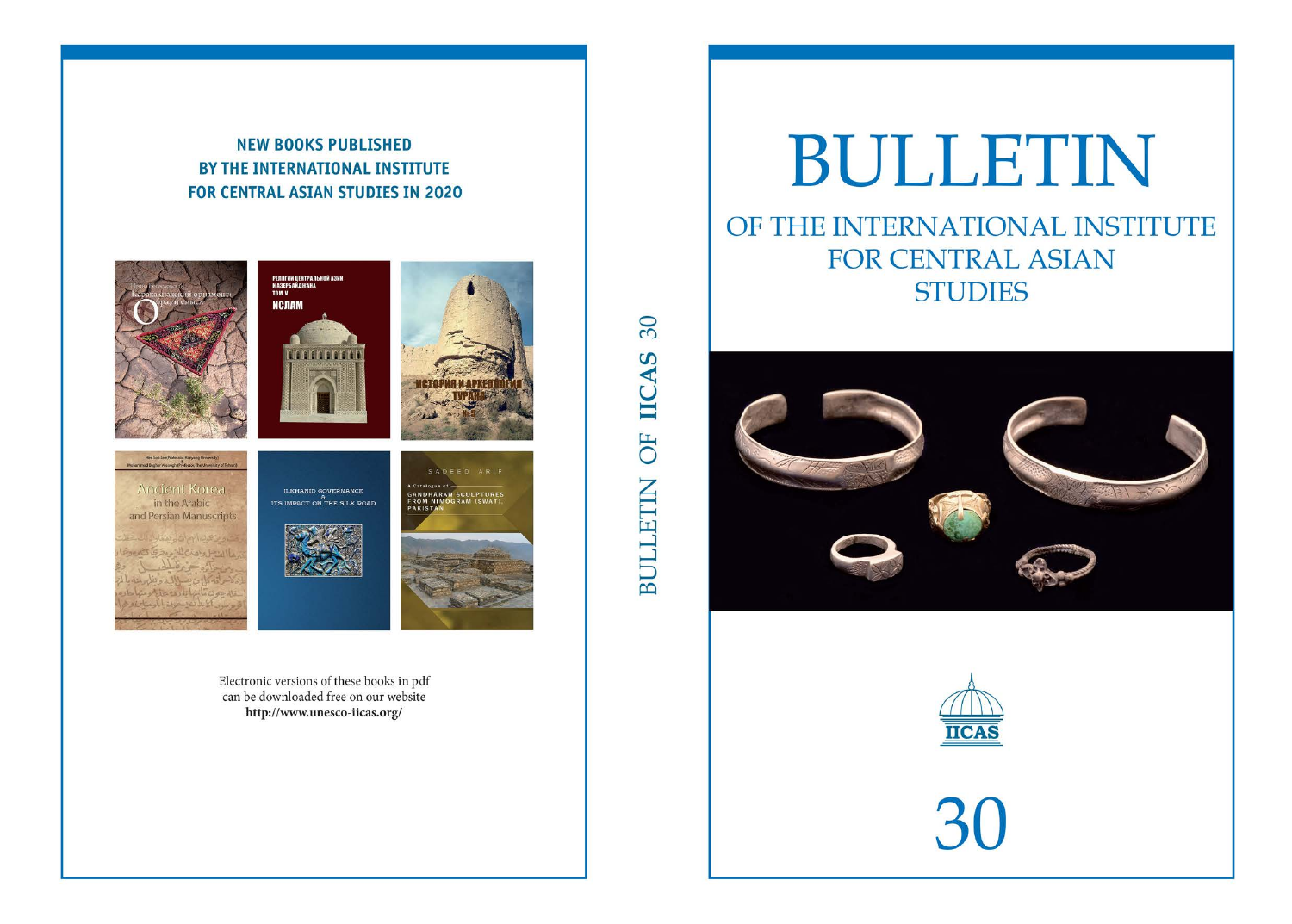ISSN 1694-5794

# BULLETIN

# OF THE INTERNATIONAL INSTITUTE FOR CENTRAL ASIAN **STUDIES**

# 30

PUBLISED TWICE A YEAR

Founded in 2005

SAMARKAND 2020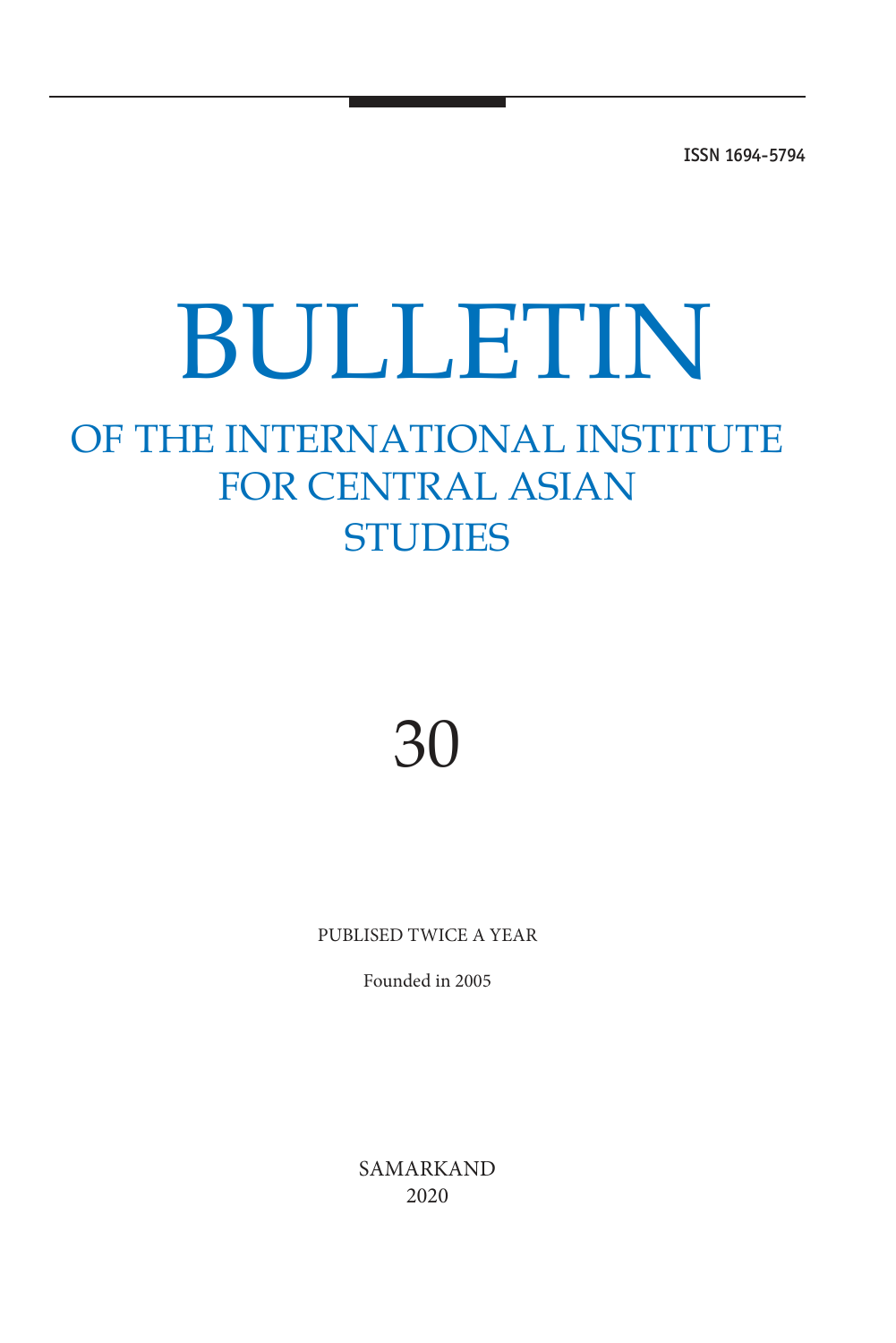

# **InternatIonal advIsory Board**

Chairman **dmitry voyakin,** PhD. in archaeology, Director of IICAS; **Bakhtiyar Babajanov,** Dr. Sci. (Hist.), The Abu Rayhan Biruni Institute of Oriental Studies of the Academy of Sciences of the Republic of Uzbekistan; **Jian Ma,** professor of the School of Cultural Heritage at Northwest University, Xi'an, China; **Julio Bendezu-sarmiento**, PhD. in prehistory, ethnology and anthropology, University of Paris 1 Sorbonne Pantheon, French National Centre for Scientific Research (CNRS-ENS); **Michael Frachetti,** professor, Department of Anthropology Washington University in St. Louis, USA; **Michael Jansen,** professor, The German University of Technology in Oman (GUtech); **egor Kitov**, PhD. Institute of Ethnology and Anthropology of the Russian Academy of Sciences, Institute of Archeology of the Ministry of Science and Education of the Republic of Kazakhstan; **Bulat Khusainov**, Dr. Sci. (Economics), Associate Professor, Kazakh-German University, Almaty; **roland lin Chih-Hung,** PhD. in Art History and Archaeology, Professor, Paris-Sorbonne University; **Pavel lurje**, PhD. in philology, Oriental Department of the State Hermitage Museum, St. Petersburg; **simone Mantellini**, Ph.D. in archaeology, University of Bologna; **shahin Mustafayev**, Dr. Sci. (Hist.), Academician, Institute of Oriental Studies of the National Academy of Sciences of Azerbaijan; **Claude rapin**, Dr (HDR), National Centre for Scientific Research (CNRS-ENS), Paris; **ayrat sitdikov**, Dr. Sci. (Hist.), Institute of Archeology named after A.Khalikov, Academy of Sciences of the Republic of Tatarstan; **Michael shenkar**, Associate Professor of Pre-Islamic Iranian Studies, The Hebrew University of Jerusalem; **rafael valeev**, Dr. Sci. (Hist.), Professor of Kazan Federal University, Vice-President of National Committee ICOMOS Russia; **ona vileikis**, PhD. in engineering science, the UCL Institute of Archaeology; **Kazuya yamauchi**, Professor of Archaeology, Teikyo University, Tokyo.

## **edItorIal Board**

Editor-in-Chief **ruslan G. Muradov,** Professor of the International Academy of Architecture, Moscow branch (IAAM); Bakyt Amanbaeva, PhD. in archaeology, Professor, Institute of History and Cultural Heritage of the National Academy of Sciences of the Kyrgyz Republic; **Farda asadov**, Dr. Sci. (Philology), Professor, Institute of Oriental Studies of the National Academy of Sciences of the Republic of Azerbaijan; **enkhbat avirmed**, the School of Business Administration and Humanities, Mongolian University of Science and Technology; **naranbaatar Baasansuren,** Representative of Mongolia to IICAS Doctoral student, School of Business administration and Humanity, MUST; **Bauyrzhan Baitanayev**, Dr. Sci. (Hist.), Academician, Institute of Archaeology of the Ministry of Science and Education of the Republic of Kazakhstan; **larisa dodhudoeva**, Dr. Sci. (Hist.), Institute of History, Archeology and Ethnography of the Academy of Sciences of the Republic of Tajikistan; **steven Gilbert,** PhD. in historical and ethnographic and theological studies, the Lanier Center for Archaeology at Lipscomb University, USA; **svetlana Gorshenina**, Dr (HDR), University of Geneva - National Centre for Scientific Research (CNRS-ENS), Paris; **elmira Gül,** PhD. in Art History, Professor, Institute of Art Studies of the Academy of Sciences of the Republic of Uzbekistan; **Hee soo lee**, Professor of the Department of Cultural Anthropology, Hanyang University, Seoul; **alexander Jumaev**, PhD. in art studies, Research Group 'Makam' of the International Council for Traditional Music, Tashkent; **saeid Khatibzadeh**, Professor, Institute for Political and International Studies (IPIS), Ministry of Foreign Affairs of Iran; **Philipp Meuser**, PhD. in architecture, Professor, Bund Deutscher Architekten (BDA), DOM Publisers, Berlin; **tigran Mkrtychev**, Dr. Sci. (Art studies), the State Museum of Oriental Art, Moscow; **shakirjan Pidaev**, PhD. in archaeology, Fine Arts Research Institute of the Academy of Sciences of the Republic of Uzbekistan; **Dilshod Rahimi**, Research Institute of Culture and Information of the Ministry of Culture of the Republic of Tajikistan; **Ghani-ur rahman**, Assistant Professor, Taxila Institute of Asian Civilizations Quaid-i-Azam University, Islamabad; **evren rutbil**, Turkish Cooperation and Coordination Agency (TİKA); **tim Williams,** Associate Professor in Silk Roads Archeology, the UCL Institute of Archaeology.

# Editorial Office: **anastasia stepanova**

The authors are responsible for the choice and the presentation of the facts contained in this edition and for the opinions expressed therein, which are not necessarily those of IICAS and do not oblige the organization in way, nor do they represent the expression of any opinions as the part of IICAS concerning the legal status of any country, territory, city or of its authorities, or concerning the delimitation of its frontier or boundaries.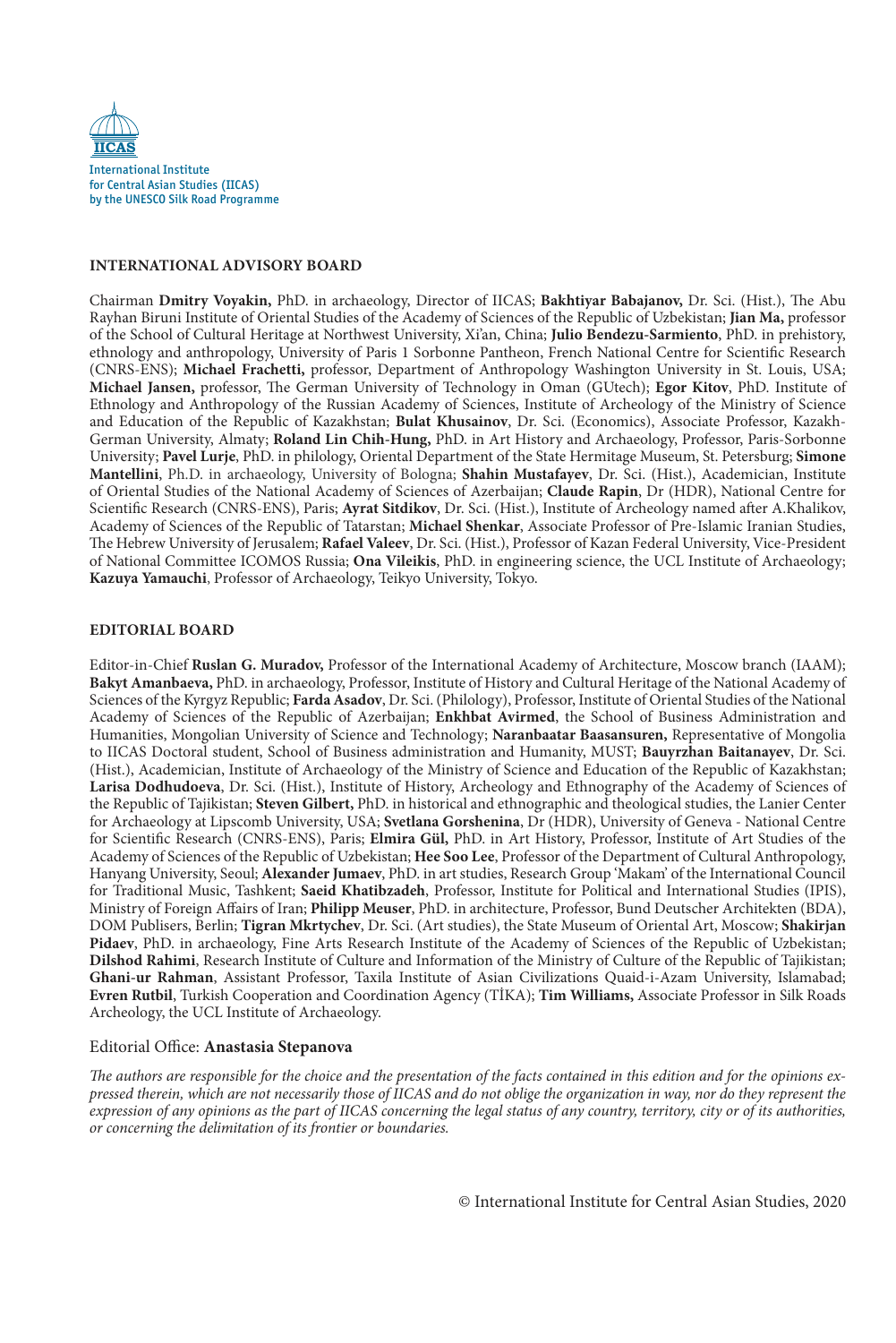# **CONTENTS**

# **CUltUral stUdIes**

| Zhuldyzbek Abylkhozhin, Igor Krupko<br>The Historical Context for the Problems of Modernization |
|-------------------------------------------------------------------------------------------------|
|                                                                                                 |
| Farda Asadov                                                                                    |
| Transcaspian Trade during the Period of Khazar Dominance                                        |
|                                                                                                 |
| Gennady Bogomolov, Nabi Khushvakov                                                              |
|                                                                                                 |
| Alexander Jumaev                                                                                |
| Culture and Art in the Traditional Society of Turkestan on the Threshold                        |
|                                                                                                 |
| Tatiana Krupa                                                                                   |
| Long-pile Weaving (Kots-weaving)                                                                |
|                                                                                                 |
| <b>Dmitry Miloserdov</b>                                                                        |
| Axes and Maces in the Central Asian Khanates                                                    |
|                                                                                                 |
| <b>Charles Anthony Stewart</b>                                                                  |
|                                                                                                 |
| <b>HISTORIOGRAPHY ISSUES</b>                                                                    |
| <b>Bakhtiyor Abdullayev</b>                                                                     |
| Some Remarks on the Issue                                                                       |
|                                                                                                 |
| Oleg Fedchenko                                                                                  |
| The List of the Ermanaric Peoples:                                                              |
|                                                                                                 |
| <b>Alexander Nikitin</b>                                                                        |
|                                                                                                 |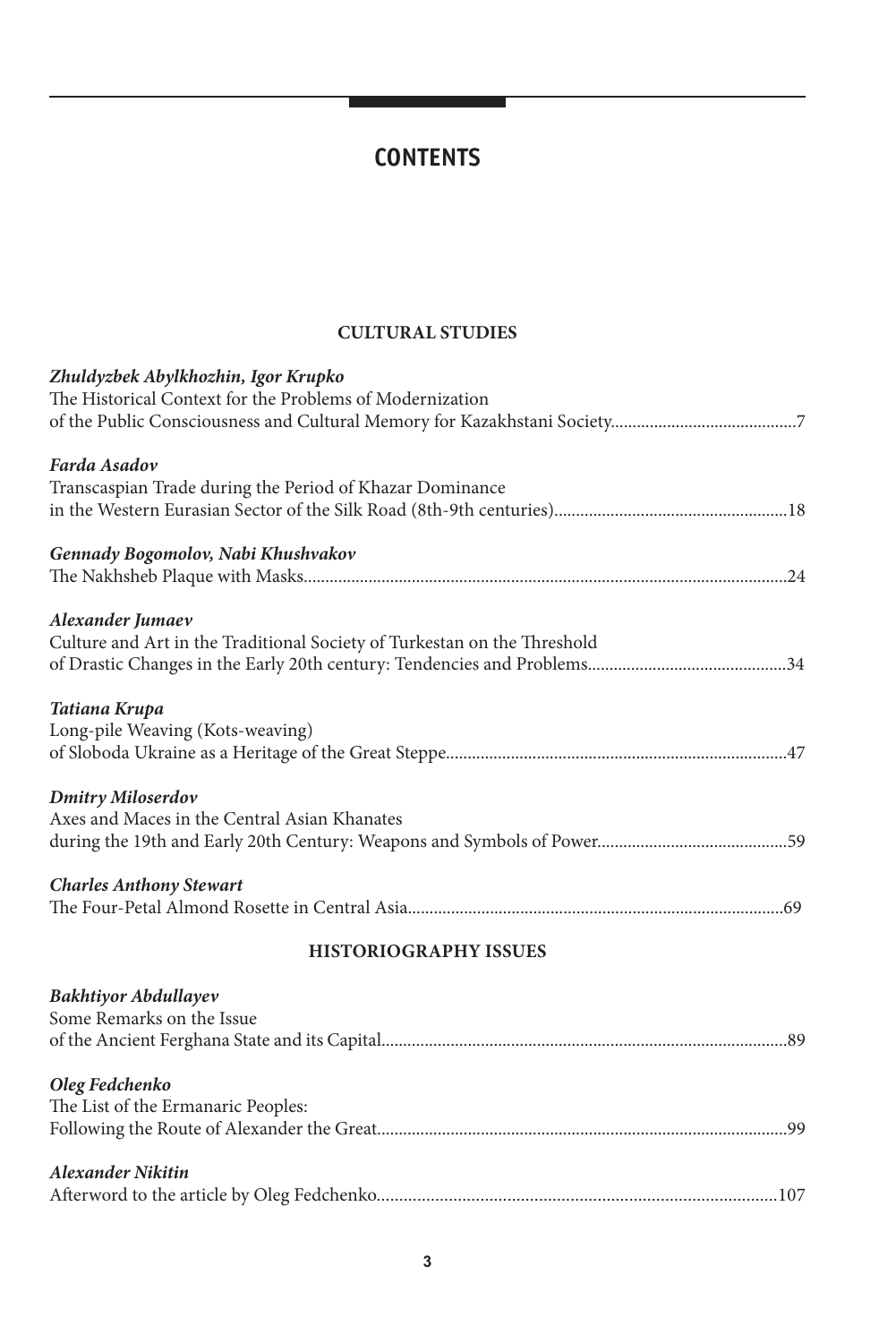# **naMes In sCIenCe**

| <b>Anton Ikhsanov</b><br>The Transfer of Knowledge concerning the Works of Samoilovich:<br>Factors of Informal and Horizontal Relationships |
|---------------------------------------------------------------------------------------------------------------------------------------------|
| Ruslan Muradov<br>The Architecture of Merv and Khorezm in the Research of Vladimir Pilyavsky124                                             |
| <b>CHRONICLE</b>                                                                                                                            |
| Jangar Ilyasov, Tigran Mkrtychev                                                                                                            |
| Shakirjan Pidayev, Saida Ilyasova                                                                                                           |
| Aysulu Iskanderova                                                                                                                          |
| On the Occasion of the 80th Birthday Anniversary                                                                                            |
|                                                                                                                                             |
| Kanat Uskenbai                                                                                                                              |
|                                                                                                                                             |
|                                                                                                                                             |
|                                                                                                                                             |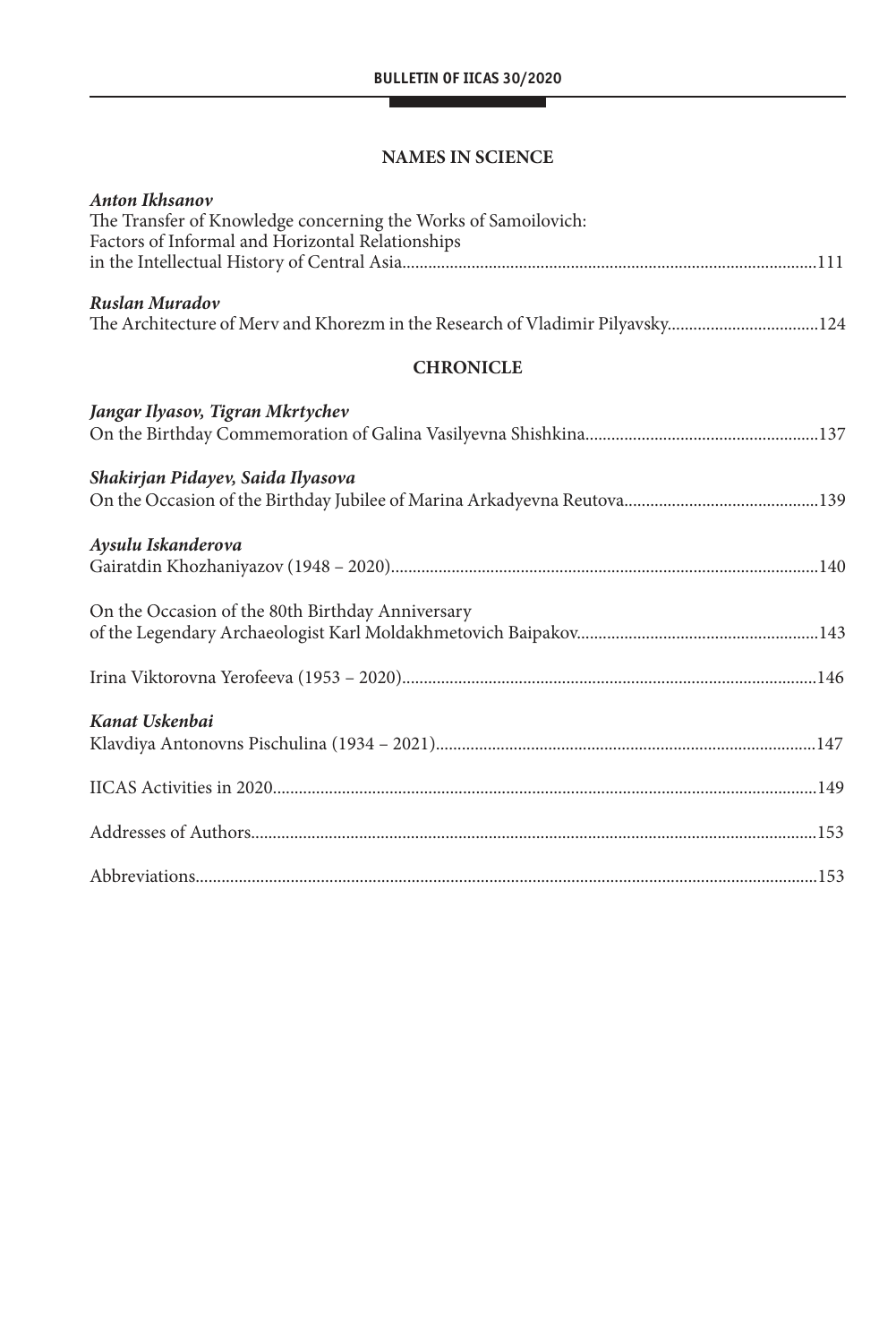# **CHARLES ANTHONY STEWART**

# **THE FOUR-PETAL ALMOND ROSETTE IN CENTRAL ASIA**

Recent excavations by an international team of archaeologists at Usharal-Ilibalyk near Zharkent, Kazakhstan have revealed an extensive Church of the East (Syriac Christian) cemetery. Currently, more than 80 graves have been excavated with a current estimate of 500 total burials in the area. All the burials display homogeneous characteristics consistent with medieval Christian burial practice, including very few grave goods. One exception was a female burial which had a large amount of jewelry on the body. One artistic motif found on two silver bracelets and a ring was the four-petal almond rosette, a design with an artistic history beginning in ancient Egypt. This article traces this motif's development throughout the ancient Near East and its eventual adoption by Christians beginning in late antiquity throughout the entire medieval period across Christendom and now—as demonstrated by the excavations at Ilibalyk and other previous Central Asian archaeological sites— found along the trade routes of the so-called Silk Road as revealed at Ilibalyk. Christians appeared to adopt this design as a "reversible" or "ambiguous" image displaying both the floral motif as well as the image of the cross.

**Key words:** Church of the East, Nestorian, Christianity in Central Asia, rosette, Usharal-Ilibalyk, Kazakhstan archaeology.

**Citation:** Charles Anthony Stewart (2020) The Four-Petal Almond Rosette in Central Asia, Bulletin of IICAS, 69-85, DOI: 10.34920/1694-5794-2020-36

**article link:** https://doi.org/10.34920/1694-5794-2020-36

SINCE 2016 a team of international archaeologists have conducted excavations in the medieval city of Ilibalyk, directed by Dr. Dmitry Voyakin of Archaeological Expertise, LLC (Almaty, Kazakh-INCE 2016 a team of international archaeologists have conducted excavations in the medieval city of Ilibalyk, directed by Dr. Dmitry Voyakin stan) and the Margulan Institute of Archaeology of the Republic of Kazakhstan and funded by a grant from the Swiss Society for the Exploration of Eurasia.<sup>1</sup> This site is now partly occupied by the village of Usharal, located in southeast Kazakhstan near the modern city of Zharkent just 40 km from the Kazakhstan and China border. Usharal was established as a collective farm in the 1930s during the Soviet era. The archaeological site is currently 26 km from the Ili River, of which it took its name, and flourished between the 10th and 14th centuries. The city was known from Chinese and Armenian textual sources, particularly Kirakos Gandzaketsi's History of Armenia (completed in 1265) which specifically records the Cilician Ar-

menian King Hetum I's visit to the city while on his way to negotiate a peace treaty with the Mongols in 1255 (Baipakov and Petrov 2015). This northern trade route appears to have flourished in the 12th to early 14th centuries, first under the Karakhanid Turks and then the Mongols, specifically the Chagatai khanate.

Numismatic evidence provided the first clues to the site's connection with Ilibalyk which was verified by a joint study headed by the late Prof. Karl Baipakov (Petrov et al. 2014: 61-76). According to coin hoards found there, through both random discovery and systematic excavation, the city seems to have reached its full extent in the 13th and early 14th centuries. In terms of geography, the site is situated between two strategic mountain ranges; it lies 233 km southwest of the Dzungarian Gate and 165 km north of the Karkara Pass of the Tien Shan (Ili-Alatay) mountains. Ilibalyk was also near (18 km) the medieval city of Almalyk, the capital of the Chagatai Khanate, located in northwest China today, which was fully described by medieval Chinese authors (Bretschneider 1888.I, p.17, 69-70). Topographical surveys of Ilibalyk revealed a medieval city covering  $5 \text{ km}^2$  and its layout became apparent — consisting of a fortified shahristan admin-

<sup>1</sup> International participation comes predominately from the Tandy Institute for Archaeology (Ft. Worth, Texas, USA) but has now shifted to the Lanier Center for Archaeology, Lipscomb University, (Nashville, Tennessee, USA) under the auspices for Dr. Steven Ortiz and Dr. Thomas Davis.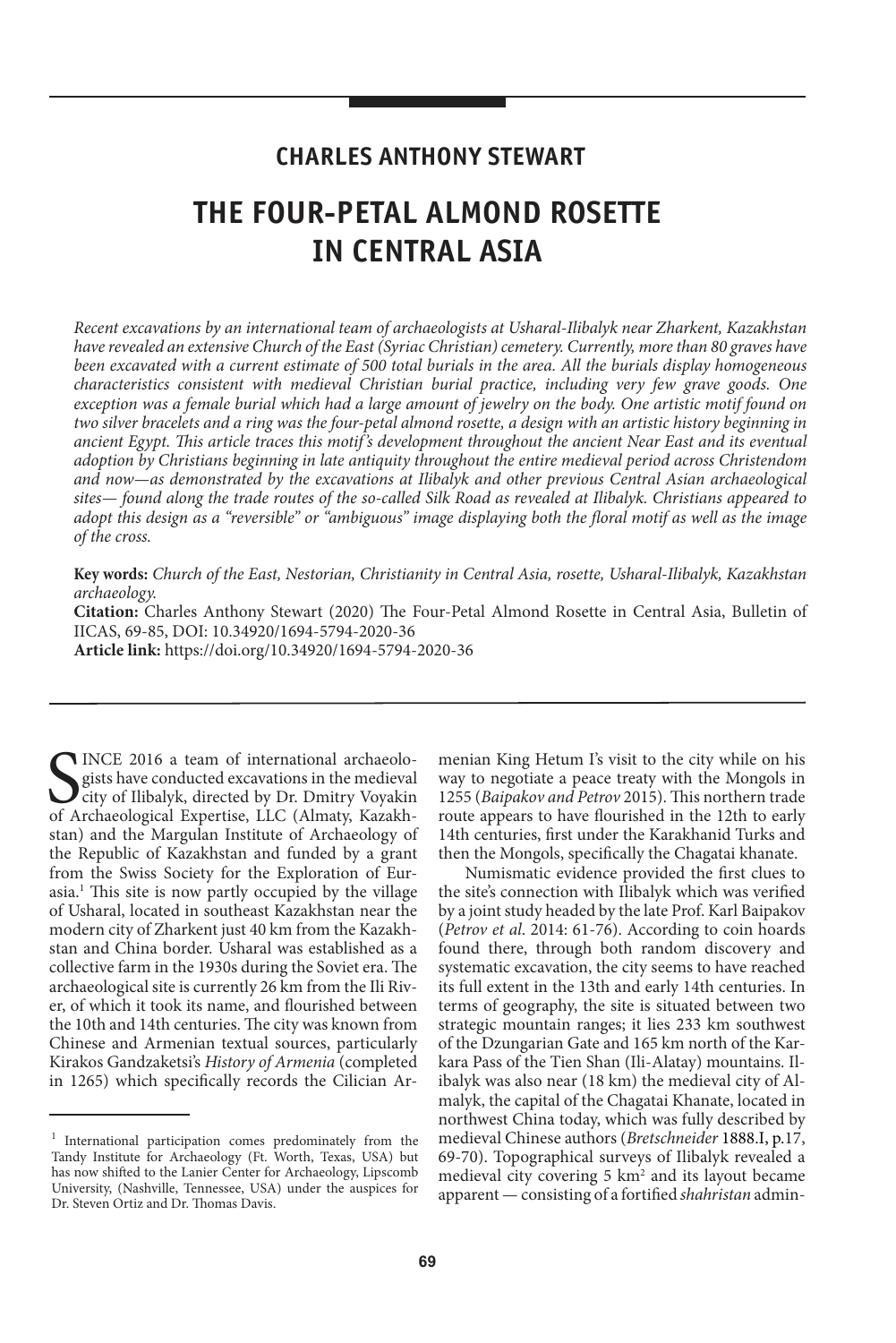istrative area containing a monumental bath house surrounded by massive ramparts and a residential rabad with significant evidence of industrial activity. At present Usharal village lies above the southern half of the site.

This lost city gained attention of local archaeologists when a schoolteacher from the region reported a large gravestone (1 m in length) that was inscribed with a large Maltese-type cross and an inscription in Old Turkic written in Syriac letters. The stone was eventually translated by renown scholar Dr. Mark Dickens, an expert in ancient Turkic and Semitic languages, who verified that the stone commemorated a priest by the name of Petros, and the stone also identified his father (Tegin) and his grandfather, Baršabbā Quč. While containing no Seleucid Era date (which is often typical for gravestones in the Zhetisu-Semirechye region from this time period), it did state that Petros died "in the year of the monkey" which is a known month in the medieval Turkic-Mongol calendar (Dickens and Gilbert forthcoming, see also Baumer 2016: 286).

The most significant finds from the above-mentioned 2016 excavations were an additional eight gravestones that were found in the northwestern rabad, or residential area of the city, including two with inscriptions — one in Old Turkic, the other in Syriac. These finds also enabled archaeologists to pinpoint the location of the cemetery. Since then, a total of 34 gravestones and more than 80 graves have been excavated. An additional 65 possible graves have been identified in the cemetery as revealed from the cleared surface. While the full extent of the cemetery is still being determined, the current estimate may incorporate a  $4200 \text{ m}^2$  area. If the number of burials is extrapolated, more than 500 individuals may have been interred in the cemetery. If these figures are verified by future excavations, then the burials at Ilibalyk would constitute the largest Church of the East cemetery discovered to date in Central Asia.<sup>2</sup>

The burials are homogeneous and are characteristic of the reported excavations of other Church of the East cemeteries excavated more than 130 years prior by Nicholai Pantusov in the Chui Valley, which is located in modern Kyrgyzstan, also part of the Zhetisu-Semirechye region (Pantusov 1886: 74-83). The

burials display characteristics of typical Christian interment practices found in other sites dating back to late antiquity such as the consistent west-to-east orientation of the body (head at the west, feet at the east) and with the head raised by a soil "pillow" and the hands crossed at the torso (Fox 2019: 109; Sweet $man$  2019: 520).<sup>2</sup> Clearly all the burials at this particular cemetery, so far discovered, identified themselves with Christianity and, most likely, belonged to Church of the East while living as citizens of Ilibalyk.

Over the course of grave excavations since 2018, 18% of the graves have contained simple grave goods, such as ceramic sherds, stones, and some jewelry. Most of these graves contained juveniles and infants who possessed small glass beads either as necklaces or bracelets. Only 9% of the adult burials contained grave goods. One grave excavated during the 2019 excavation season was revealed by one of our professional archaeologists, Ms. Lauren Bryant. It involved a grave (Field IV. Unit 7b. Loc. 89) of an adult woman who was laid in a west-east orientation, with her head propped up facing eastward, while her hands were clasped together over her chest (fig. 1). This individual was adorned with jewelry, including two silver bracelets, two stone and coral-beaded bracelets, two earrings, and four finger rings. Our radiocarbon dating of the adjacent graves provide a date range between the years 1280 and 1320 CE. This article will provide, in a preliminary manner, both a comparative and iconographical analysis of the two silver bracelets and two finger rings that display the four-petal rosette design. Besides being a novel form of ornament in this region at this time, it seems that rosettes also conveyed religious affiliation.

# **Comparative analysis**

When this grave was excavated, silver bracelets in the form of an open bangle were discovered, one

<sup>&</sup>lt;sup>2</sup> I prefer the term "Church of the East" rather than "Nestorian"; in fact, at the moment our team of archaeologists cannot be sure which denomination of Christians settled in this area—either "Jacobite," "Nestorian" or even Syriac-speaking Melkites. It is possible that many different sects lived here, belonging to different liturgical-language traditions including Greek, Armenian, Latin, and Syriac. The Church of the East, which is commonly referred to as "the Nestorian Church" or as "Nestorianism" is a misnomer

applied to this branch of Syriac Christianity based around the Christological controversies of the 5th century AD. Nestorius, a bishop in Constantinople was condemned as a heretic by the Council of Ephesus in 431. While Nestorius was venerated by the medieval Church of the East, their documents do not espouse heretical teachings often ascribed to him. In 1994 Pope John Paul II (Roman Catholic) and Patriarch Dinkha IV (Assyrian Church of the East) signed a joint statement that ended a popular notion that the Eastern Church held those heretical doctrines, which had been maintained by the westerners for almost 1500 years (see the document Common Christological Declaration between the Catholic Church and the Assyrian Church of the East).<br><sup>3</sup> Children and infants appear to consistently have the

Children and infants appear to consistently have their hands placed at the waist, while adult burials have a variety of positions. The theological meaning behind the head raised to face the east appears to apply to the idea that the deceased will witness the return of Christ as coming from the east (Gospel of Matthew 24:27).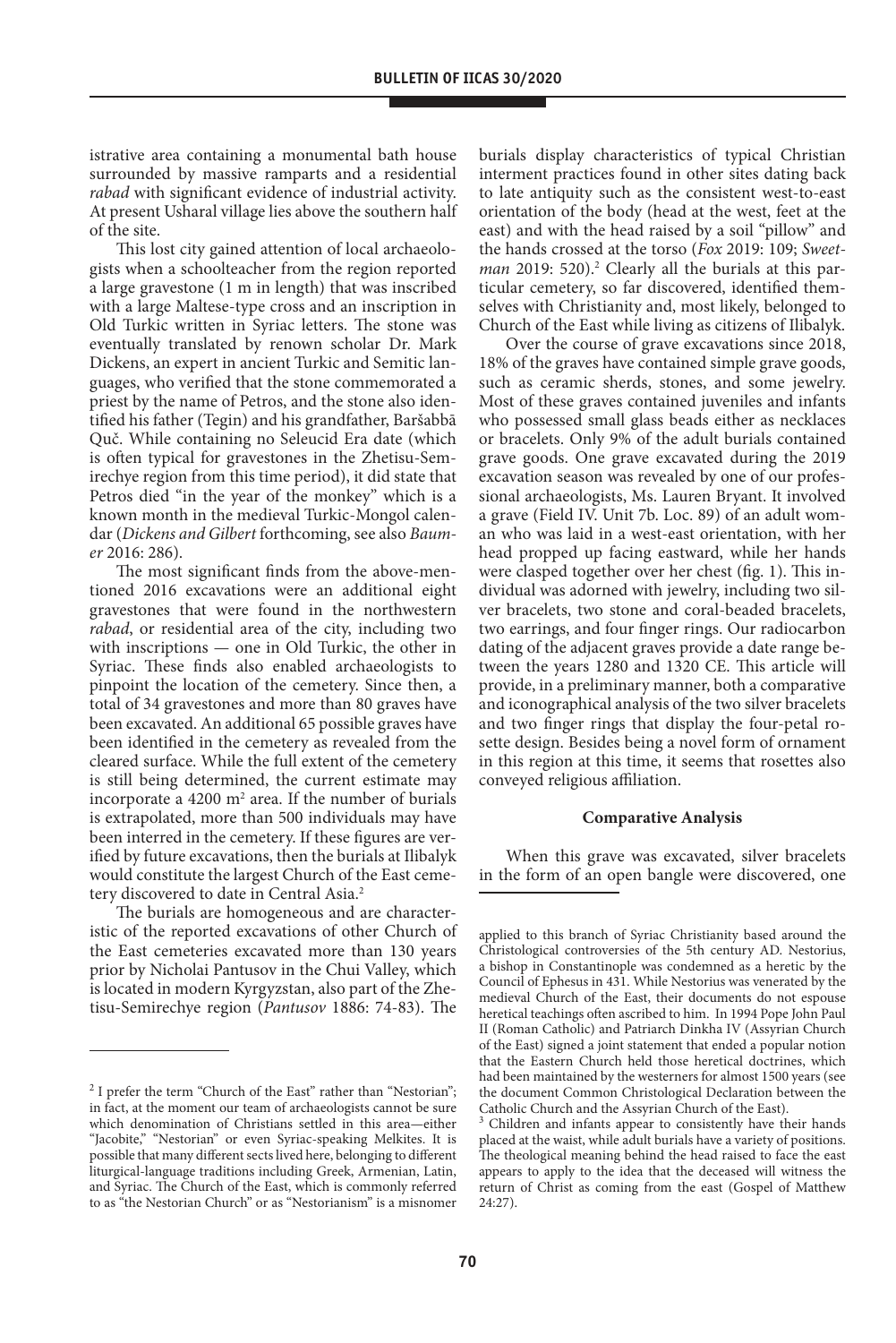

**Fig. 1. excavation of a grave at Usharal-Ilibalyk (Kazakhstan)**  (Field IV. Unit 7b. Loc. 89) on 16 July 2019. Photo by S. Dulle



#### **Fig. 2. Upper torso of female remains in locus 089**  with personal grave goods. Photo by S. Dulle

encircling each forearm (fig. 2). The two bracelets were slightly different from each other in terms of size and details since they were manually wrought and incised; however, their overall decoration and style are the same and, therefore, functioned as a matching set (i.e. pendants). As found, each bracelet is somewhat ovoid with a diameter of around 7.5 centimeters at their widest points. Since they are "open" at the end, they could be adjusted by bending them to secure around the arm or the sleeve, depending on the size of the person. They were fashioned using the repoussé method, forming a somewhat astragal profile, while their surface decoration was applied using the chasing technique; the interior surface was polished smooth. The decoration consists mostly of curved and straight lines and peck-marks rendered in an expressionistic manner—that is, lacking precision and exact symmetry. The terminal ends had incisions forming fleur-de-lis shapes, but these were mostly smoothed out, perhaps caused by constant rubbing on cloth when arms would swing at the sides of the wearer (fig. 3). It has been noted by previous scholars that the fleur-de-lis is a common motif in Central Asia and may have served as tamga; if so, its exact mean-



Fig. 3. Left arm and silver bracelet. Excavation of **a grave at Usharal-Ilibalyk (Kazakhstan) (Field Iv. Unit 7b. loc. 89) on 16 July 2019. Photo by s. Gilbert**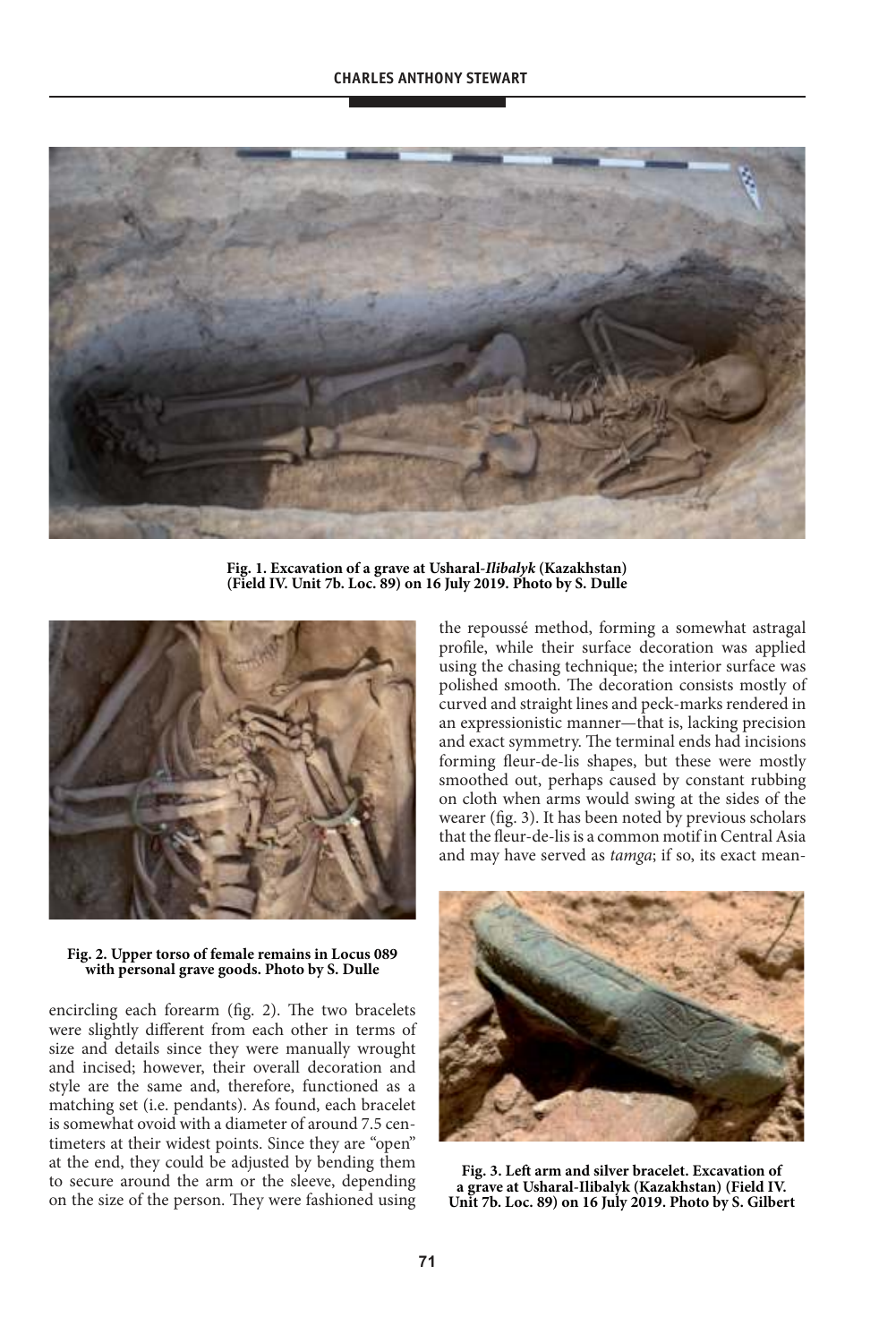

**Fig. 4. Ilibalyk Rosette Bracelets (from right arm). excavated at Usharal-Ilibalyk (Kazakhstan)**  (Field IV. Unit 7b. Loc. 89) on 16 July 2019. Photo by D. Sorokin



**Fig. 5. Ilibalyk Rosette Bracelets (from left arm). excavated at Usharal-Ilibalyk (Kazakhstan)**  (Field IV. Unit 7b. Loc. 89) on 16 July 2019. Photo by D. Sorokin

ing is unknown (Yatsenko et al. 2019: 8-42). The faces of the bracelets, located opposite of the openings, are decorated by four-leaf rosettes, which are a variation of the mandelrosette motif, with peck-marks between each leaf, and their floral-stigmas are represented by simple dimples (fig. 4). Each face is framed on both sides by chevron patterns beside a stylized fleur-de-lis turned at a 90-degree angle with their buds pointing towards the end; likewise, the terminal ends have a similar fleur-de-lis pointing towards the face.

These silver bangles, which have been dubbed the Ilibalyk Rosette Bracelets, were an important discovery since they conform to other artifacts found at other "Silk Road" sites with Christian associations and, thus, provides evidence of connections to a wider cultural phenomenon. For example, the open bangle form and the use of the mandelrosette motif are known from three Turkic-Mongol sites (two Ongut and one Naiman) in northern China (fig. 6). Regarding the Ongut examples, Catherine Delacour observed:

The flower motif with four petals is placed in the same way at the end of ornamental bands in gold of the Jin Period…This motif in itself is not very exceptional, but it seems to have been used above all by non-Chinese populations (Sogdians, Xixia and Jin). The Yuan would later popularize it in China (2005: 94).

Clearly the mandelrosette theme was widespread; however, in contrast, I suggest that the use of rosettes indicates that local peoples, whether Turkic, Mongol, Uighur, or Chinese were adopting designs developed in western Asia (that is, more common in Persian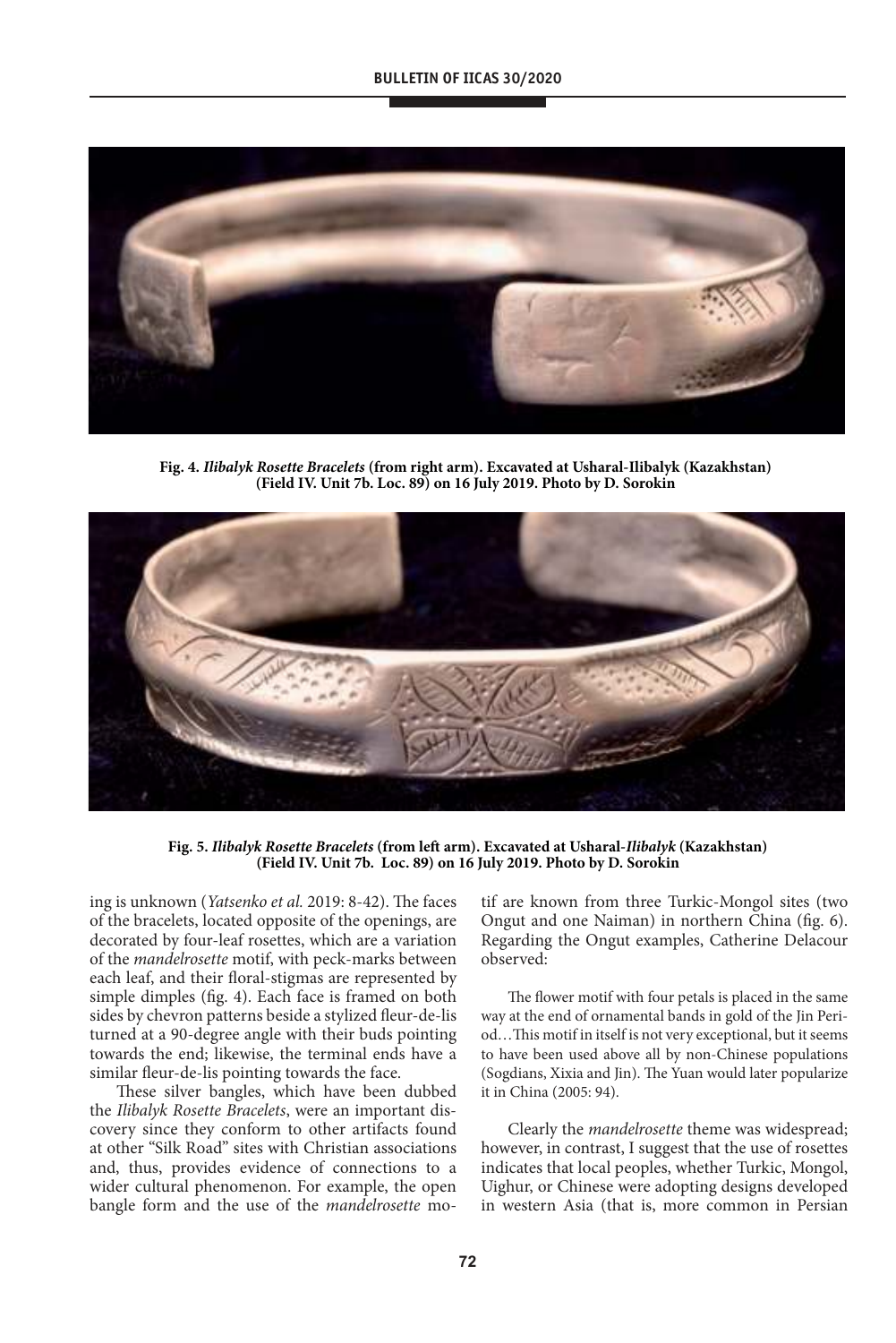Fig. 6. a. Left: Two Bracelets in Gold, with a four-pet**al flower found in the area of Ulanqab (China) (5.5 cm diameter, 1. 4 cm wide) (Musée Guimet, Ma 7077a-b)**  (From *Delacour* 2005: 94); b. Right: One of Two Brace**lets in Gold found in Bortala (China), with a four-petal flower (Xingjiang Uyghur autonomous region Museum Collection, Urumqi) (from Mair 2010: 94)**



and Byzantine contexts), to decorate their traditional local forms of jewelry. Another quite similar example was found in Bortala (medieval Pulad), associated with the area occupied by the Naiman tribe (fig. 6b) (Mair 2010:157). Bortala is located just 200 km northeast of Usharal-Ilibalyk. Note that all these examples contain matching pairs, presumably found in funerary contexts, though their excavations were either not recorded or remain unpublished.

The style of these bracelets matched a small ring that was also discovered at the Usharal-Ilibalyk cemetery. It was found *in situ* in the same grave (where the bracelets were found), decorating the pinkie (i.e. the little) finger of the right hand (fig. 6). Measuring about two centimeters in diameter, the silver ring has a rectangular bezel with two mandelrosettes rendered in an off-centered manner so that they are not perfectly symmetrical. Between the petals and the sides of the bezel are peck-marks that serve as a background to emphasize the rosettes. The form of the ring closely resembles the form and style of several rings discovered in medieval settlements around the Aral Sea (Baipakov 2014: 427). A silver ring of almost identical form was also found in a grave in the Usharal-Ilibalyk cemetery (Field IV, Unit 5. Loc. 26) that was placed on the thumb of a child estimated to be between 3 to 5 years old. The bezel on that ring, however, was undecorated.

Another silver ring was found on the index finger of the left hand with a four-petal rosette motif formed by filigree work (fig. 8). Its diameter measures about 2.6 cm and the band is decorated with a chevron pattern resembling a braid, while three large granules flank each side of the rosette; one granule serves as the flower's stigma. Note that next to this was a gold ring located on the middle finger with a turquoise stone (fig.9), similar to examples found in the region of Otrar (fig.14). The bracelets and rings with this conspicuous mandelrosette pattern suggest that the motif is more than mere decoration (fig. 9), especially since these graves were marked with Christian gravestones above. In other words, since the individuals buried in this cemetery elected to announce their religious identity through the crosses and inscriptions on their tombstones, it is plausible that they exhibited similar behavior when they were alive by wearing these symbols on their bodies.

### **Iconographic History of the Four-Petal Rosette**

Humans have been painting floral motifs since the dawn of civilization. At Çatalhöyük (Turkey), which is considered one of the oldest cities dating from around 7500 BC, images painted on the eastern wall of a shrine have been interpreted as cruciform flowers with flying insects (bees?); moreover, a sculpture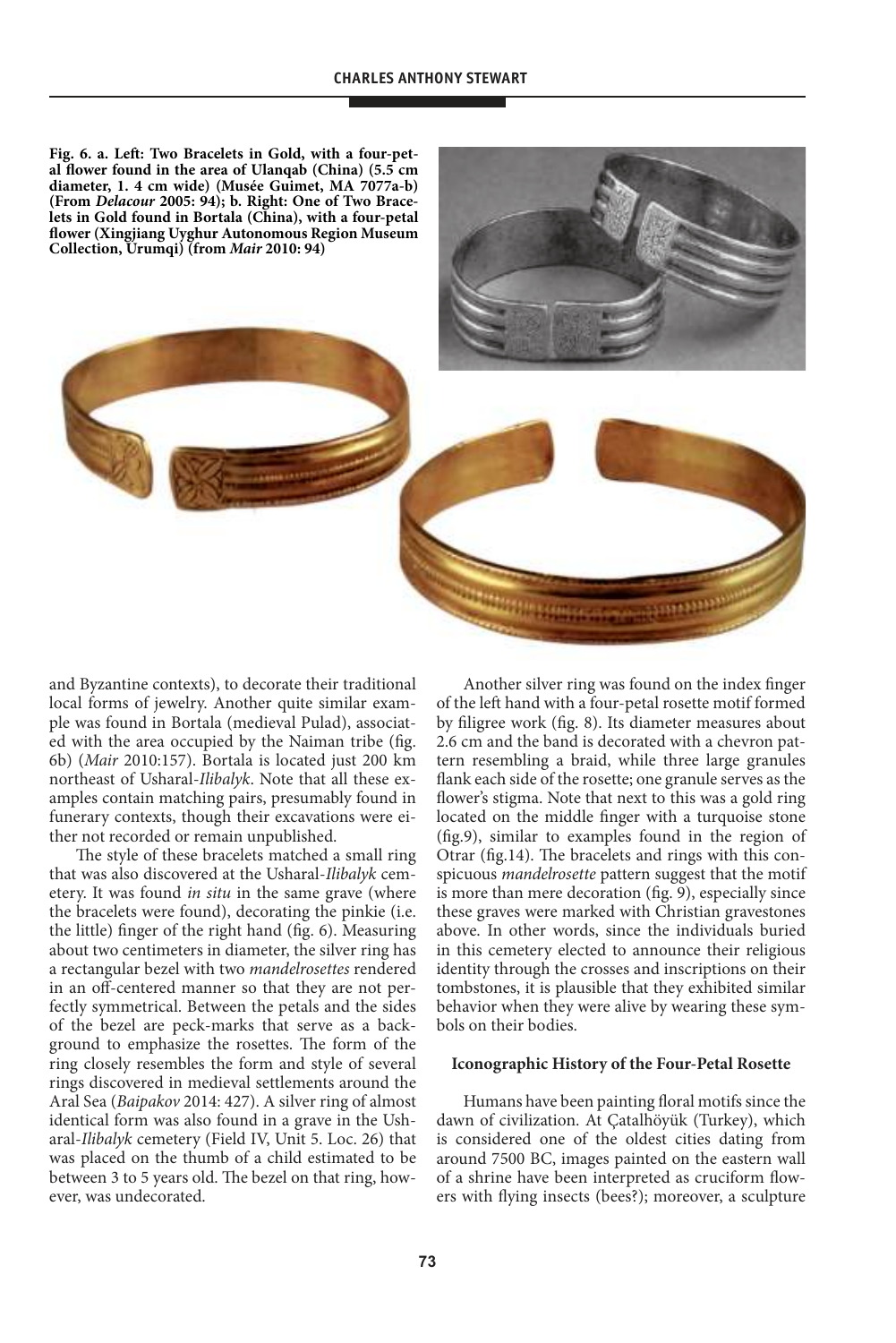

**Fig. 7. silver ring excavated at Usharal-Ilibalyk (Kazakhstan) (Field Iv. Unit 7b. loc. 89) on 16 July**  2019. Photo by D. Sorokin



#### **Fig. 8a/8b. silver ring (left hand). excavation of a grave at Usharal-Ilibalyk (Kazakhstan) (Field Iv. Unit 7b.**  Loc. 89) on 16 July 2019. Photo by D. Sorokin

carved from bone was discovered nearby representing a four-petal flower (Mellaart 1967: 163; Hodder 2005: 350, fig.16.13b). Without written texts it is impossible to interpret with certainty regarding what these Çatalhöyük images meant to the artist(s) and viewers; nevertheless, these examples indicate that four-petal floral motifs have deep roots in prehistory. Another common type of floral design is the fleur-de-lis, which is found across Europe and Asia, beginning in the earliest civilizations, from ancient Egypt and Greece to Mesopotamian and the Indus Valley. While it is possible that there is one source for the fleur-de-lis' origin and, therefore, one foundational connotation, its expansion into different societies and cultures casts doubt that it held one universal meaning (Hamlin 1916: 40-72).<sup>4</sup> The same can be said for the four-petal flower which, by the Middle Ages, could be found both in western Europe and Asia developing a divergence of significations.

There are many varieties of flowers that bloom with four petals. Depending on the region, these flowers would represent ideas based on the beliefs of the local culture. In artwork, these forms are commonly labelled mandelrosette ("almond blossom" in German), which describes the shape of the petal (i.e. almond-shaped) rather than the species of almond tree (Prunus dulcis), which actually has five-petals. The later medieval form known as the quatrefoil is a simplified derivation of this ancient type. In general, the best approach to analyzing these forms' symbolism is to deduce, based on the local and geographical context, whether the artistic representations served merely as decoration or, rather, if they conveyed specific iconography.

The earliest representations of rosettes are found in ancient Egypt and they are ubiquitous. The Major Scorpion Macehead and the Palette of Narmer both dating to the early 4th millennium BCE, have an eight- and six-petaled almond rosette, respectively, beside the main depiction of the king; in both cases, veins are inscribed within the petals, indicating a flower, and, yet, they hover in the sky like a star. These early Egyptian forms are deliberately multivalent they symbolize both a terrestrial phenomenon (flower blossoms) and a celestial reality (radiating star). As a symbol it is poetically paradoxical—the earthly flower is temporary, whereas the heavenly star, seemingly, is eternal; likewise, the individual king is mortal, but the position of pharaoh persists for generations regardless of kings' death. Thus, the flower-star is a symbol of the pharaohs' divine right to rule (Millet 1991: 53-59; Wilkinson 2001: 100-103).<sup>5</sup> The more naturalistic depiction of the almond-shaped-petalled flower can be identified as the species of the water lily, often called the "Egyptian Lotus" (Nymphaeaceae) and is the symbol of the sky-god Horus.<sup>6</sup>

Egyptian ideas spread throughout the ancient world through trade and military expansion. For ex-

<sup>4</sup> Hamlin suggested that all fleur-de-lis and rosette patterns had a common source in Egyptian visual culture and represented the lotus which is still considered a plausible theory.

<sup>5</sup> The Major Scorpion Macehead is located at the Ashmolean Museum, University of Oxford, and the Palette of Narmer is located at the Egyptian Museum, Cairo (Acc. No. CG 14716). The gods Amon, Ra, and Horus are associated with the largest star in the sky—the sun—and were symbols of the pharaoh.

<sup>6</sup> For example, at the Walters Art Museum (Baltimore, Maryland) there is a bronze sculpture of the child Horus seated on a lotus blossom, dated between 664 and 332 BCE (Acc. No. 54.419).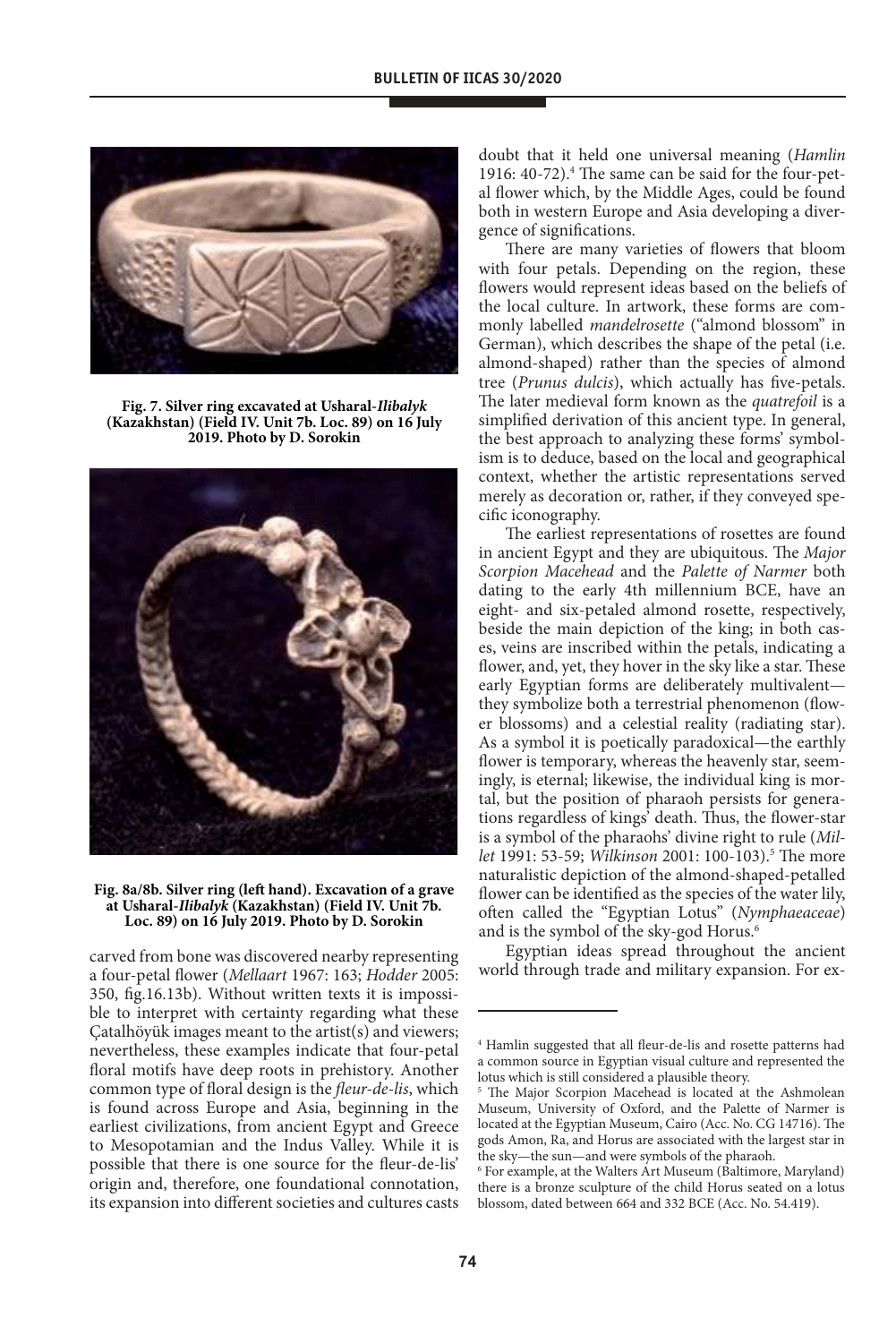

**Fig. 9. artifacts from a grave at Usharal-Ilibalyk (Kazakhstan) (Field Iv. Unit 7b. loc. 89)**  Photo by D. Sorokin

ample, at Heliopolis-Leontopolis (Tell El-Yahudiya, Egypt), which was a major trade center, stood the large Palace of Ramses III (dated to 1150 BCE) that was decorated with tiles in rosette shapes (fig. 10a); by the 2nd century BCE a Jewish temple was constructed nearby, which attracted Hebrew emigration to that area (Holladay 2001: 527-29). The Assyrians, having trade connections with Egypt, developed the eight-petalled rosette and it became common throughout Mesopotamia.<sup>7</sup> Eventually the Medes and Persians, having conquered the Neo-Assyrian Empire in the 7th-century BCE, assimilated the latter's art, particularly the use of the rosette, including the four-petal type (fig. 11). Slightly earlier, the ninth-century BCE kingdom of Urartu (located in modern-day Turkey and Armenia) used the almond-rosette symbol on banners during religious processions (Özgüç 1967: 38-47).<sup>8</sup> Apparently this specific Urartian form was adopted by the Achaemenid Persians, who had assimilated Urartian artistic styles, and this banner came to be known as the Derafsh Kaviani ("Flag of Kings"). In Persia, the image was interpreted as a four-ray star as well as a flower, so it was also called the A*ḵ*tar-e Kāvīān ("Star of Kings") and, eventually,

it became a military standard during the Hellenistic and Sassanid Periods (Khaleghi-Motlagh 1996: 315- 316; Shahbazi 1996: 12-27). Clearly the flower-star association was retained from the earlier Egyptian connotation. With the introduction of Greek culture in Central Asia under Alexander the Great and his successors, it is possible that the motif 's popularity spread as Hellenistic ideas and ornamentation came to be cultivated along trade networks, particularly in the Gandhara region (modern Afghanistan and Pakistan).

Four-petal blossoms are found in the Buddhist art of the Gandhara region though they are not common. Because the Greco-Bactrians had a profound influence on the development of figurative and decorative art of this area, I assume that the four-leaf blossom in Buddhism was influenced by earlier Greek and Persian artistic tradition (Fourcher 2014: 1905-1951; Brancaccio 2006). In turn, Gandharan art would also influence the development of visual culture in Central Asia as Buddhism began to spread northwards to Mongolia and China. Note that the numbers four and eight are central to Buddhist doctrine, as in the concepts of the Four Noble Truths and the Noble Eightfold Path, often symbolized by the eight-petalled lotus. The four-petal rosette form, as developed by the Romans, is strikingly similar to those reproduced during the Middle Ages in India, for example, there is a relief of a four-petalled lotus on a pilaster in the Vishnu Temple in Hampi, India, manifesting the same style. Today the symbol is commonplace among modern Hindus who refer to it as the Muladhara chakra. As mentioned above, in Egyptian art, Horus

<sup>7</sup> For example, the floral decoration in sculptures of women found in Nimrud (Iraq), dated to the 8th century BCE, made from ivory (Metropolitan Museum of Art, New York, Acc. Nos. 54.117.8 and 52.23.3).

<sup>8</sup> For example, there is a bronze plaque that shows a winged deity standing on a lion while a priestess presents a banner to him (Musée du Louvre, Paris, Acc. No. AO26086). Other Urartian examples of this motif are illustrated in T. Özgüç's 1967 article.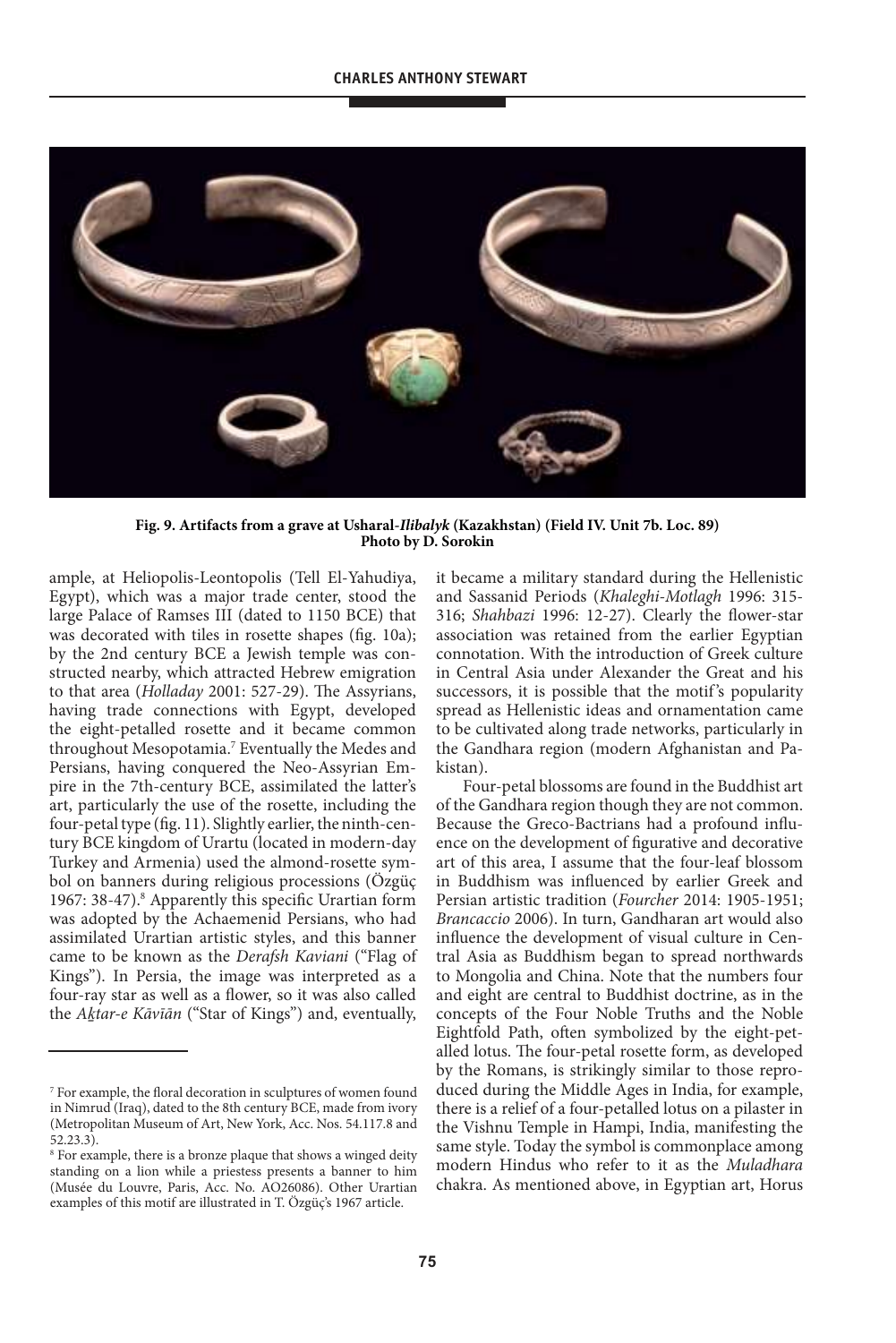

Fig. 10. Types of Four-petalled Rosettes. Drawing by C. A. Stewart

often sits on a lotus blossom and in Gandharan art, Buddha often sits on a lotus, and I know of at least one example, in Manichaean art, where Jesus sits on a lotus, clearly influenced by Syriac Christianity (Gulacsi 2009: 91-145). This motif probably influenced Sufi mystics of Islam who envisioned similar flower thrones.<sup>9</sup>

The eight-petalled types of Egypt and Assyria, sometimes reduced to four-petals, assimilated with the local motifs already developed in Anatolia and the Aegean. The earliest examples in Greece appear as early as the ninth century BCE, and may depict the four-leaf variety of carnations (Caryophyllaceae) that have bilateral heart-shaped petals common to the eastern Mediterranean region.<sup>10</sup> The Romans assimilated Greek artistic style and these floral motifs were adopted by Jews and Christians; as such, the form persisted throughout the Middle Ages to the present-day (fig. 10a). A variant of this type, which represents the many varieties of four-petal primroses (Onagraceae) developed during the Roman period and, later, became a common motif in Early Christian mosaics and frescos; this version has brown sepals between pink or red petals (figs. 10b, 12). The term primrose is derived from the Latin word primus, indicating that the flower was the first blossom during springtime and, as such, represents the idea of "new life."<sup>11</sup>

Another variety of carnation has almond-shaped petals with four pointed sepals between each, and these flowers are sometimes referred to as "Mossy Sandworts" (Moehringia muscosa). These forms are also commonly depicted in Archaic Greek artworks, specifically black-figure ceramics, dated to the sixth century BCE and, presumably these forms were adopted by the Etruscans.<sup>12</sup> By the fourth century BCE the symbol became associated with the similar eightrayed star motif, associated with the Argead Dynasty of the Macedonian kings, thus it is known today as the Macedonian Star or Vergina Sun. In Roman art, these floral forms persisted, but lost their associations with royalty. By the end of the third century CE, the heart-shaped and the almond-shaped types merged together. For example, the heart-shaped petals began to be dominated by larger almond-shaped sepals, so that the sepals came to resemble almond-shaped petals (figs. 10c, 13a, d, f). Alternatively, these artistic forms may have been interpreted as a variety of

<sup>9</sup> The Sufi poet Hafez of Shiraz (1315-1390) described himself sitting within a blossom: "A true saint/Is an earth in eternal spring/ Inside the veins of a petal/ On a blooming redbud tree/ Are hidden worlds/ Where Hafiz sometimes/ Resides" (Ladinsky 1999: 125-126).

<sup>10</sup> Regarding the heart-shaped petal, in the Greek Geometric period, cruciform or four-leaf flowers, may be interpreted as decorating some amphora, as found on the examples located in the Eleusis Museum (Greece), dating from 850 BCE; however, these are too abstract to be certain. The earliest examples of four-petalled rosettes (often called lotus), both the heart-shaped and the almond-shaped types, are clearly depicted on Cypriot Bichrome ware and Archaic ceramics dating as early as 850 BCE, found in the Cypriot Collections located in the Metropolitan Museum (New York), Cyprus Museum (Nicosia), and the Larnaka District Archeological Museum. Often these Cypriot forms are considered "Orientalizing," since their themes and styles show much influence from Egypt and Mesopotamia. A better-known example of rosettes is found on the well-known Peplos Kore (c.530 BCE) (in the Acropolis Museum in Athens). Recently, this type found in an important Jewish context at the mid-first century synagogue mosaic in Migdal (Israel), identified as the town of Magdala mentioned in the New Testament. Another early example of a four-petal flower is found on a marble pyxis where a floral motif in painted in purple, dating to the fourth-century BCE (now at the National Archaeological Museum of Athens, no. A11372).

<sup>&</sup>lt;sup>11</sup> In Late Antiquity and through the Middle Ages, both in Byzantine and Syriac Christian contexts, the flowering cross symbolized paradox that death of Christ brought eternal life, as conveyed by the rosettes on the cross on the Harbaville Triptych (Musée du Louvre, Paris, Acc. No. OA3247); these ideas are based on scriptural passages (John 1:29, Romans 8:37; 2 Corinthians 2:14) and the writings of Ephrem the Syrian (Dauvilliers 1956:11-17). For a general account of flower symbolism in Christian Art is the entry on "Flowers and Fruit," see Jones et al. 2013: 2012.

<sup>&</sup>lt;sup>12</sup> Regarding the almond-shaped petal, one of the earliest examples is found on the well-known Cesnola Krater dated to around 750 BCE in the Metropolitan Museum (Acc. No. 74.51.965) and is also considered as having an "Orientalizing" style. This motif continued into the Archaic Period, as displayed on the Euboean black figure Hydria, dated to 550 BCE, located in the Ure Museum at Reading University (Acc. No. 51.1.2). A brilliant example of an almond-rosette is found on the Etruscan goldsheet and granulation baule, dated to circa 500 BCE (Victoria & Albert Museum, London, Acc.No.8731&A-1863).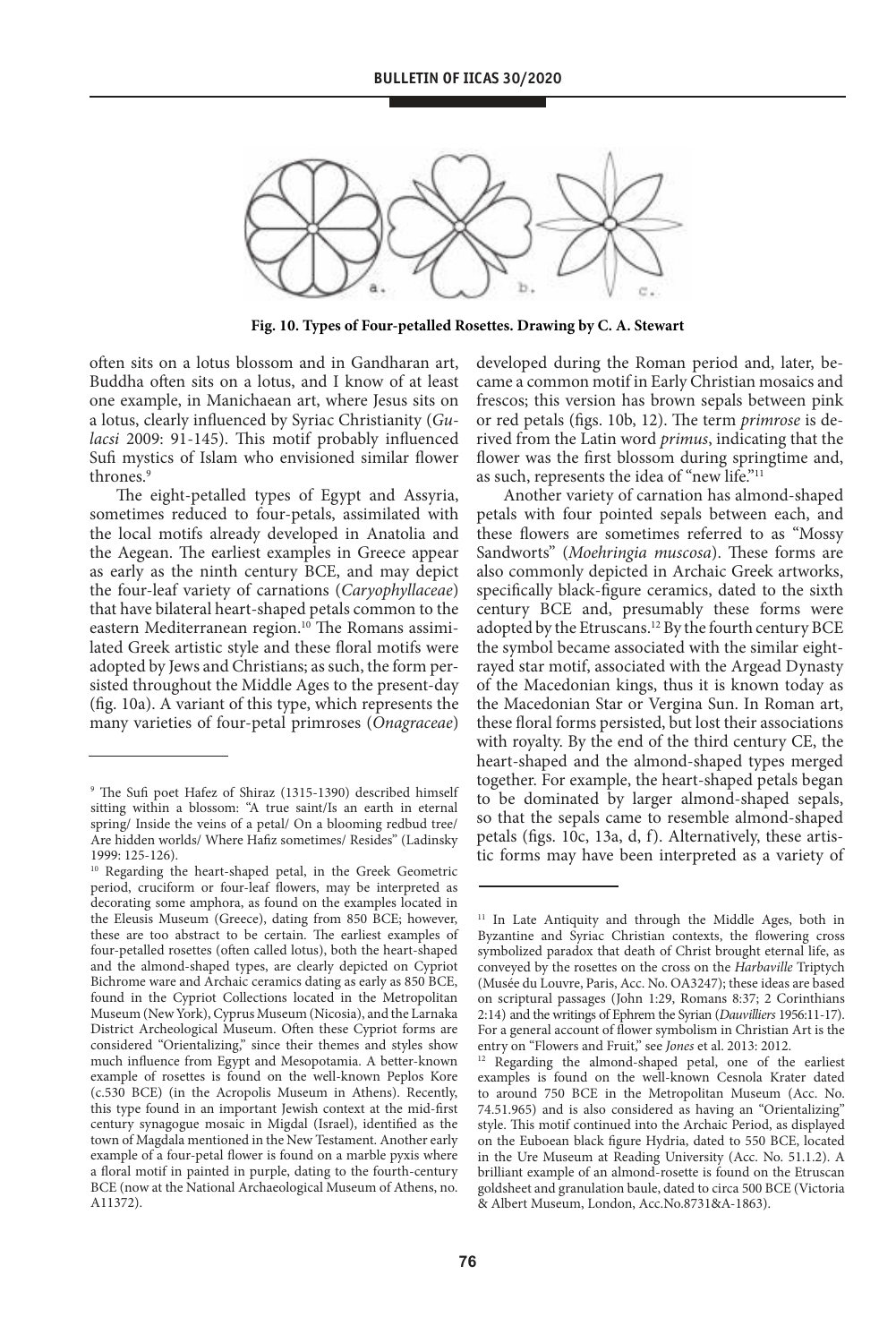

Fig. 11. Drawing of the design of the gypsum floor slab of the North Palace of Ashurbanipal II at Nineveh (Iraq), **dated to 645 BCe; today housed at the British Museum, london. drawing by C. a. stewart**

dogwood blossoms (Cornus) which grow throughout Europe and Asia; one European variety is called "coronarius" referring to how these plants were used as garlands to crown the head; perhaps, that led to later folk tales that associated such flowers with the Crown of Thorns of Christ.

Though Christians did not create the four-petal almond-rosette, they adopted and adapted its symbolism to serve their doctrines. The motif in Early Christian and Byzantine artworks was ubiquitous, decorating mosaics, frescos, tiles, manuscripts, jewelry, ivory containers, and monumental sculptures; for example, the floor mosaics at the Church of the Nativity (Bethlehem, 4th c.), Aquileia Cathedral (Italy, 4th c.), and Basilica of St. Euphemia (Grado, Italy, 6th c.); ceiling mosaics at San Vitale (Ravenna, Italy, 547 CE) and Hagia Sophia (Constantinople 6th c.); the frescos at the Red Monastery and the White Monasteries (Sohag, Egypt, ca. 6th-7th c.), and Agia Paraskevi (Yeroskipou, Cyprus, 7th-8th c.) (Totev 1999: 28; Gerstel 2001; Miles 2019; Neal 2005: 48, 268, 328; de Villard 1925-26: plate I.15, II.209; Lassus 1947: 300, fig  $109$ ).<sup>13</sup> The use of the four-petal rosette was par-

<sup>&</sup>lt;sup>13</sup> For example, the portions of a chancel screen, purported from Constantinople, at the Metropolitan Museum of Art, New York (Acc. No. 47.100.47R). Earring, 6th-7th c., Byzantine and Christian Museum, Athens (Greece) (Acc. No. BXM 173); Nechkalce, 6th c., Canellopoulos Museum (Athens, Greece) (Acc. No. Π513); a chancel screen from the Leonides Basilica (Corinth Museum, Greece) (Acc. No. 747). The Brooklyn Museum has many examples of four-petal rosettes depicted within textiles, dating mostly from the 5th to 7th century: Acc. Nos. 64.114.244, 64.114.247, 64.114.250, etc.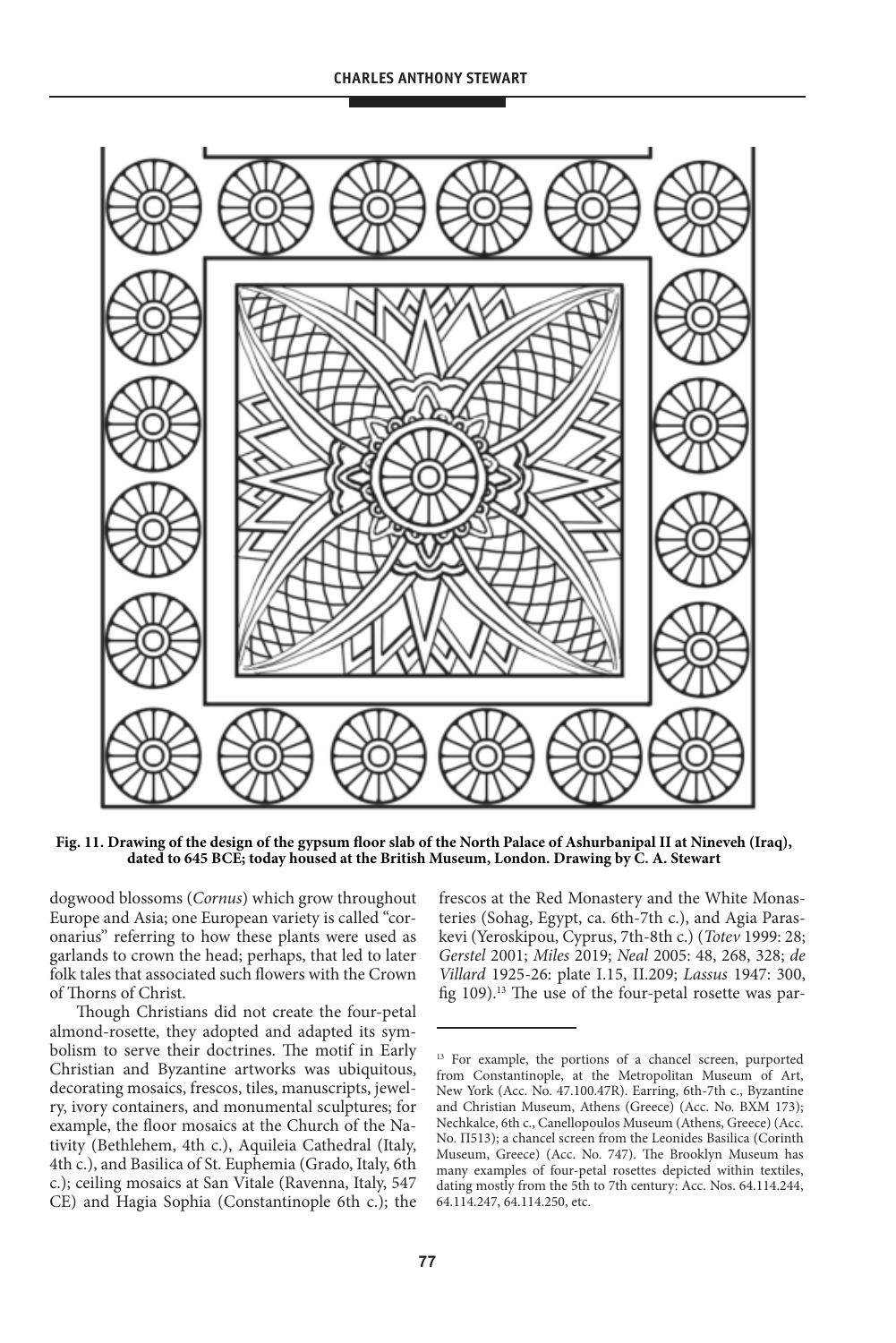![](_page_14_Picture_1.jpeg)

### Fig. 12. Four-petaled rosette. House of Dionysius, **Paphos, Cyprus. Floor Mosaic. Third century Ce**

ticularly common in the so-called aniconic frescos produced in the eighth and early ninth century in the eastern Mediterranean. As argued by Nichole Thierry, regarding Cappadocia, aniconic and figurative art was painted prior to and during Iconoclasm (Thierry 2002: 114-142). Eighth century churches in this group include Agios Basilios (Sinasos), Ağaç Kilisi (Ihlara), and Al Oda (Isauria). Manolis Chatzidakis and his colleagues also dated several churches with four-petal rosettes on the Aegean island of Naxos to the eighth century, such as the Panagia Protothrone, Agios Ioannis, and Agios Artemios (fig.13f) (Chatzidakis 1989). In these churches, the motif is ambiguous, since the context cannot assist us in determining if they are stars or flowers — so it has been suggested they are both (Stewart 2008: 98-105). This development was significant because Islam was expanding into Christian lands (including Armenian, Byzantine, Syriac, and Ghassanid domains) during the seventh and eight centuries, thereby assimilating Christian ideology with local artistic traditions and styles.

Almond rosettes are quite common in Islamic Umayyad art. For example, the mosaic at the Panagia at Madaba dated to 767 displays the four-petal motif. The Frescos at Qasr el-Heir el Gharbi (eighth century) and tiles of the mihrab at Qairawān (ninth century) have prominent almond rosettes (fig. 13a) (Schlumberger 1946-48: 86-102; Creswell 1958: PL. 62a). Considering these examples, apparently Islamic rulers employed Christian artisans and they preferred floral decoration because it could be interpreted as a natural element without any doctrinal symbolism. Oleg Grabar hypothesized that Christian art already

developed aniconic characteristics prior to the Islamic conquest of Jerusalem and, therefore, it was a matter of course for Islamic believers to adopt Christian ornamental forms (Grabar 1977: 45-52; Grabar 1984: 17-92). Moreover, as Islam expanded into Egypt and Persia, it would have encountered other variations of the four-petal motif. By the twelfth century, as Islam spread into Central Asia, Turkic art began to display the motif (fig.14).

## **Christian Iconography**

Because the Usharal-Ilibalyk cemetery was used by Christians, who used gravestones with symbols and inscriptions, it follows logically that the use of the four-petal rosette held specific Christian connotations. The use of the six-petal rosette was quite common in synagogue art of the Jewish community in Palestine as early as the first-century CE. For example, the so-called Magdala Stone displays a conspicuous relief of the rosette on top of a stone structure of uncertain function (Aviam 2013: 205-220). This flower is a stylized symbol of a star and, as such, is a protype of the later hexagram, now popularly called the "Magen David" developed by the fourth-century CE (Goodenough 1957: 197-201). According to an apocryphal tradition, King Solomon had a magical ring with six-pointed star which allowed him to control demons who built the Temple of Jerusalem; this story was passed down through the generations by Jews, Christians, and Muslims (McCown 1922; Charlesworth 1976: 197-199; Duling 1983; Milstein 1999). Pentagrams and hexagrams are quite common motifs during the Middle Ages, both in Europe and Asia, and should be considered an abstracted variation of the rosette. Likewise, the so-called "Solomon's Knot" may have been an abstracted form of the fourrayed star, resembling a cross and a flower. Within the fourth-century Chorazin synagogue, a basalt Seat of Moses was discovered and decorated with an Aramaic inscription and a four-petal almond-rosette displayed prominently on the backrest (fig. 13b) (Ory 1927: 51- 52). I interpret this rosette as a representation of a star. Christianity, having emerged and developed its visual art from the Jewish community, adopted these symbols, especially the four-petal flower, for a variety of reasons. Islam, having arose later, adapted these geometrical motifs from earlier Jewish and Christian artworks; hence the motifs, such as the six-pointed star and a three-petal and four-petal almond rosettes are seen on Karakhanid coins.<sup>14</sup>

<sup>&</sup>lt;sup>14</sup> For example, the silver dirhams minted at Bukhara by Ilek Ali b. al-Hasan, dated to 1028 CE and later Ibrahim b. Muhammad and Sanjar b. Malik Shah, dated to 1150 CE.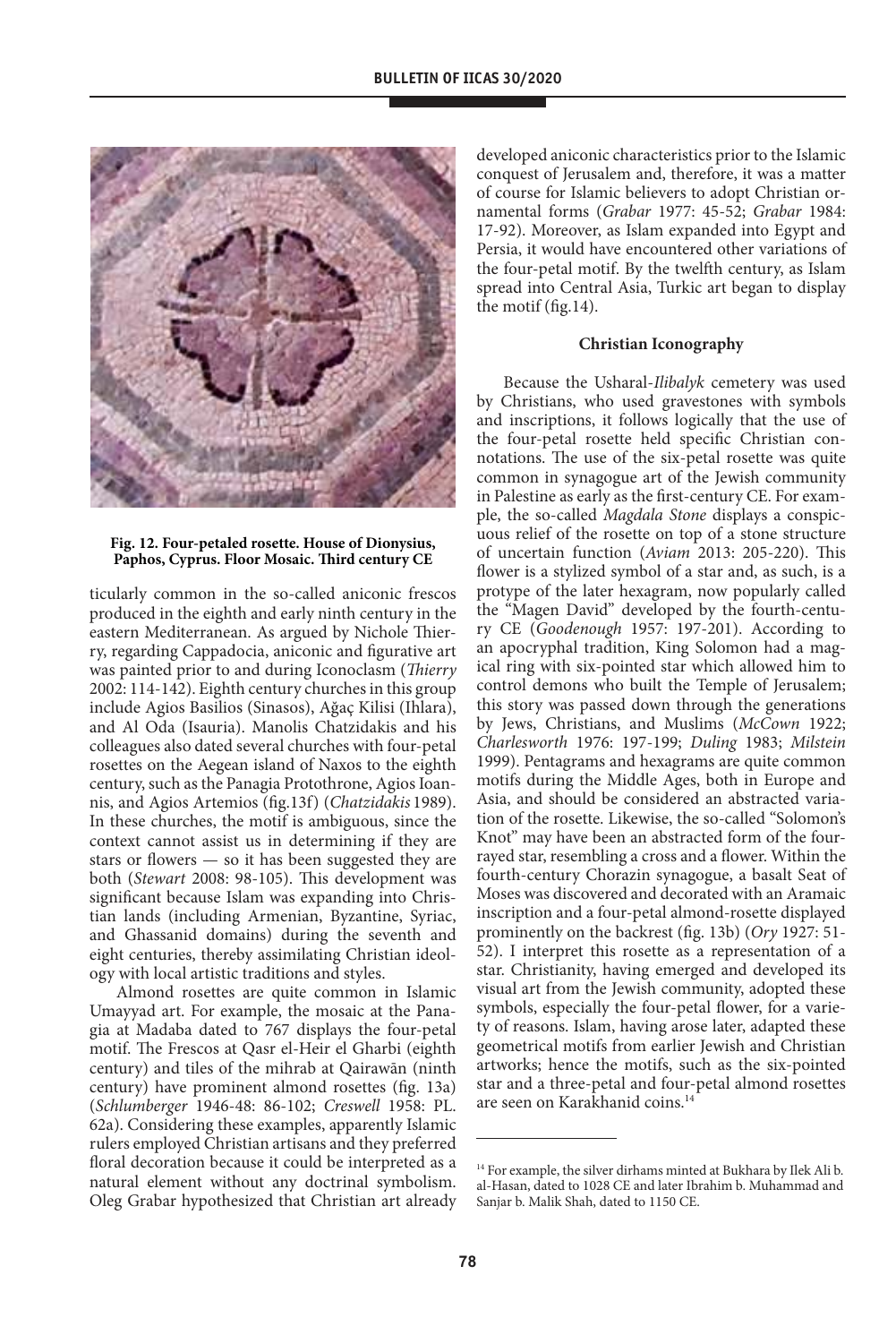![](_page_15_Figure_1.jpeg)

**Fig. 13. reconstructions of almond rosettes from various contexts: (a) Umayyad Palace Qasr el-Heir el Gharbi, syria; (b) "seat of Moses" Chorazin synagogue, Palestine (5th c.); (c) agia sophia, Thessaloniki (7th c.); (d) sassanid**  Persian glass bowl (6<sup>th</sup> c.); (e) cornice from Agora, Salamis (Cyprus) (4<sup>th</sup> c. BCE); (f) Agios Artemios, Naxos (8<sup>th</sup> c.); **(g) late roman fresco, anatolia (3rd c.); (h) Church of Theotokos Pammakaristos, Constantinople (11th c.?); (i. and j.) Stars on Galla Placidia Mausoleum Vault, Ravenna (5<sup>th</sup> c.) (from C.A. Stewart 2008)** 

The Hebrew scriptures are replete with passages that define the symbolism of the flower. In the book of Exodus, God tell Moses how to create a monumental lampstand called the menorah; it has seven branches and each terminal was decorated "with cups made like almonds, each with capital and flower" (25:33-34, 40; 37:19-20). These passages emphasize that this artwork was God's design and, as such, it was a divine symbol. Over the centuries, scribes have translated this passage as if the flowers were almond blossoms or, alternatively, that the petals are almond shaped, and artists have made corresponding replicas. The seven branches came to represent the seven days of creation and associated with Tree of Life described in the book of Genesis; thus, the flowers symbolize life (Adler and Eisenstein 1906: 493-495). Christians adopted the symbol of the menorah, as described in the Bible in the book of Revelation (Chapter 1); according to Clement of Alexandria (50 – 215 CE):

…the lamp [in the temple]…shows the motions of the seven planets…the golden lampstand conveys another enigma as a symbol of Christ, not only in respect to its form, but its radiance of light... [as noted in the book of] Hebrews 1:1 on those who believe in him and hope, and who see by means of the ministry of the first-born. And they say that the seven eyes of the Lord "are the seven spirits resting on the rod that springs from the root of Jesse" (Stromata 5.vi).

Clement is referring to the menorah as a celestial symbol at a time when the cross was not used by Christians. Later, the cross would replace the menorah as a celestial symbol. Note also that the almond blossom is also described in the Bible from the book of Numbers (17:8), where Aaron's wooden rod sprouts leaves and almond flowers, symbolizing God's choice in determining Israel's clan of priests. Likewise, the "rod of Jesse" conveys, as quoted above, similar imagery for the royal genealogy of Christ. A non-canonical source is told regarding Joseph, the husband of Mary, who had a miraculous rod from which a dove emerged, directly referencing the book of Numbers (Protoevangelium of James 9). In medieval Christian art, Joseph is identified by his "flowering rod," while Mary's chief symbol becomes the white lily—abstracted to the fleur-de-lis. According to Isaiah 28, beauty itself is symbolized by flowers and, this is adopted within the New Testament (James 1:11 and Peter 1:24). Jesus, himself, used a metaphor of blooming lilies to describe God's provision for humanity and, as such, these flowers symbolize blessing (Matthew 6:28, Luke 12:27).

The cruciform (that is, the cross form) was multivalent and related to the Tree of Life. Images that I have termed the "flowering cross" were developed wherever Christianity had spread, particularly in the Byzantine Empire, Armenia, and areas where Syriac Christianity flourished. Perhaps the earliest examples of these forms are found in the ancient churches in modern Syria and Iraq, and conspicuously in the Armenian stone crosses (khachkar) (Jeni 1995: 227-264; al-Ka'bi 2014: 90-102; Karim 2004). In Christian literature and art, when crosses sprout leaves and blossoms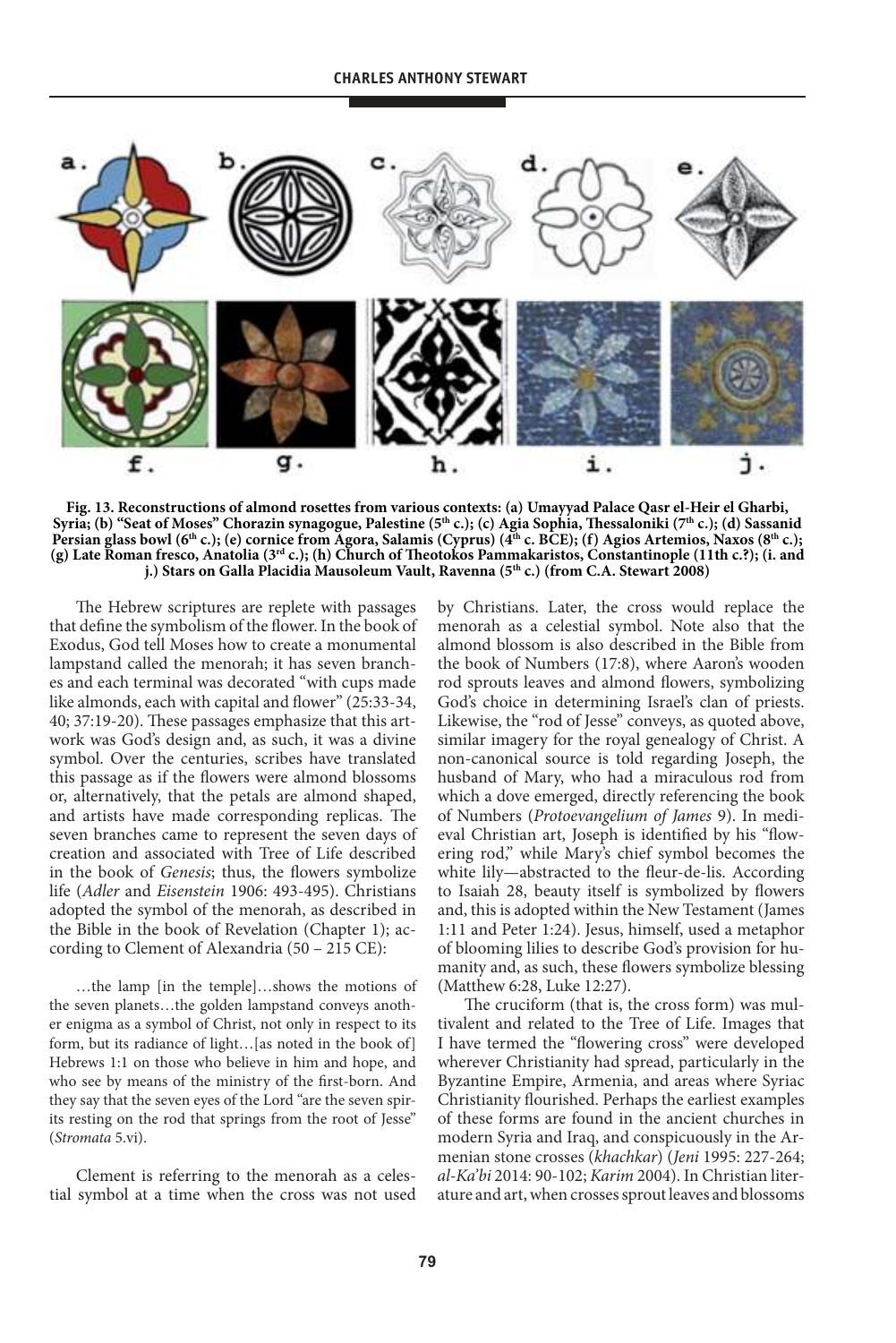### **BULLETIN OF IICAS 30/2020**

![](_page_16_Picture_1.jpeg)

Fig. 14. Finger Rings from Otrar. Note the center ring has the mandelrosette form while the right ring **has a hexagram, a symbol associated with King solomon. 13th century [K. Baipakov and n. aldabergenov (2005) Отрарский оазис (almaty: Baur Publishing): 69.**

like a living tree, the artists are referencing the Tree of Life described in the books of Genesis and Revelation. In the latter, it states "To him who conquers I will grant to eat of the Tree of Life, which is in the paradise of God" (2:7; 22). The "eating" here is connecting the Tree of Life (both in the past, within paradisiacal Eden, and the future, in heavenly Paradise) with the Cross of Golgotha, remembered through the eating of the Eucharistic meal in the present.<sup>15</sup> This idea is developed by Latin apologist, Justin Martyr (fl. 2nd century), who wrote that Christ's "crucifixion was symbolized by the Tree of Life planted in paradise..." (Dialogue with Trypho 86). Likewise, a popular Syriac Christian text, dating to the sixth century or earlier, emphasized:

That Tree of Life which was in the midst of Paradise prefigured the Redeeming Cross, which is the veritable Tree of Life, and this it was that was fixed in the middle of the earth. (*Spelunca Thesaurorum* fol.6b; col. 1).

Ephrem the Syrian (306-373 AD), who taught in the great Christian school of Nisibis (now in modern Turkey), had earlier emphasized this poetic and mystical relationship in his Hymns on Paradise (XV.2; XII.10) and Hymns on Virginity (XVI.10) (Brock

1990). When Ephrem mentions the "middle of the earth" he was referring to Mesopotamia ("middle of rivers")—that is, the Middle East, which he would have considered Central Asia as part.

The motif of the flowering cross is common to both the eastern and the western Christians. The masterpiece known as the Harbaville Triptych illustrates how complex the message behind the "simple" cross can be; it has five flower blossoms, referencing to the five wounds of Christ (hands, feet, and heart) during his crucifixion.<sup>16</sup> As such, the cross is a formally-abstracted representation of the divine Christ himself, as identified by his monogram IC XC (IHCOYC ΧΡΙСΤΟС) and his triumph (NIKA) over death. The two cypress trees bow down to him, which abstractly represent the "prince of the apostles" Peter and Paul (this is the common Traditio Legis motif), while the 24 stars convey the 24 elders around the throne of God in paradise (Revelation 4:1-4). Another striking example, that continues this ancient message, is the late-12th-century apse mosaic at San Clemente in Rome; here the cross is the Tree of Life sprouting from a green bouquet that represents the Garden of Paradise, planted quite literally in Mesopotamia represented below by the four rivers Pishon, Gihon, the Tigris, and the Euphrates from which two stags drink (Psalm 42:1). Note the staurogram above the cross at San Clemente—this is to emphasize the fully-divine "Word of God" while representing the fully-human body of Christ on the cross. Altogether there are 50 spiraling tendrils that sprout from the cross that represent 49 years of enslavement to sin and the 50th year of liberation, that is the "Year of Jubilee" (i.e. Day of Atonement, based on Leviticus 25:10-11).

As such, there is a relationship between the four-petal almond-rosette and the flowering cross

<sup>&</sup>lt;sup>15</sup> One of the earliest descriptions of Christian worship is the Didache, which stated "Now concerning the Eucharistic meal, we [literally] give thanks. First, concerning the cup [we pray]: 'We thank you, our Father, for the holy vine of your servant David, which you made known to us through your servant Jesus. To you be the glory forever.' And concerning the broken bread: 'We thank You, our Father, for the life and knowledge which you made known to us through your servant Jesus'" (§9). As Jonathan Draper explained: "the brief proclamation of 'life and knowledge', allows one to recognize…that the tree of life really played a role in the [early Christian] liturgy"; The Didache in Modern Research (Leiden, Brill), 263.

<sup>&</sup>lt;sup>16</sup> See note 11 above.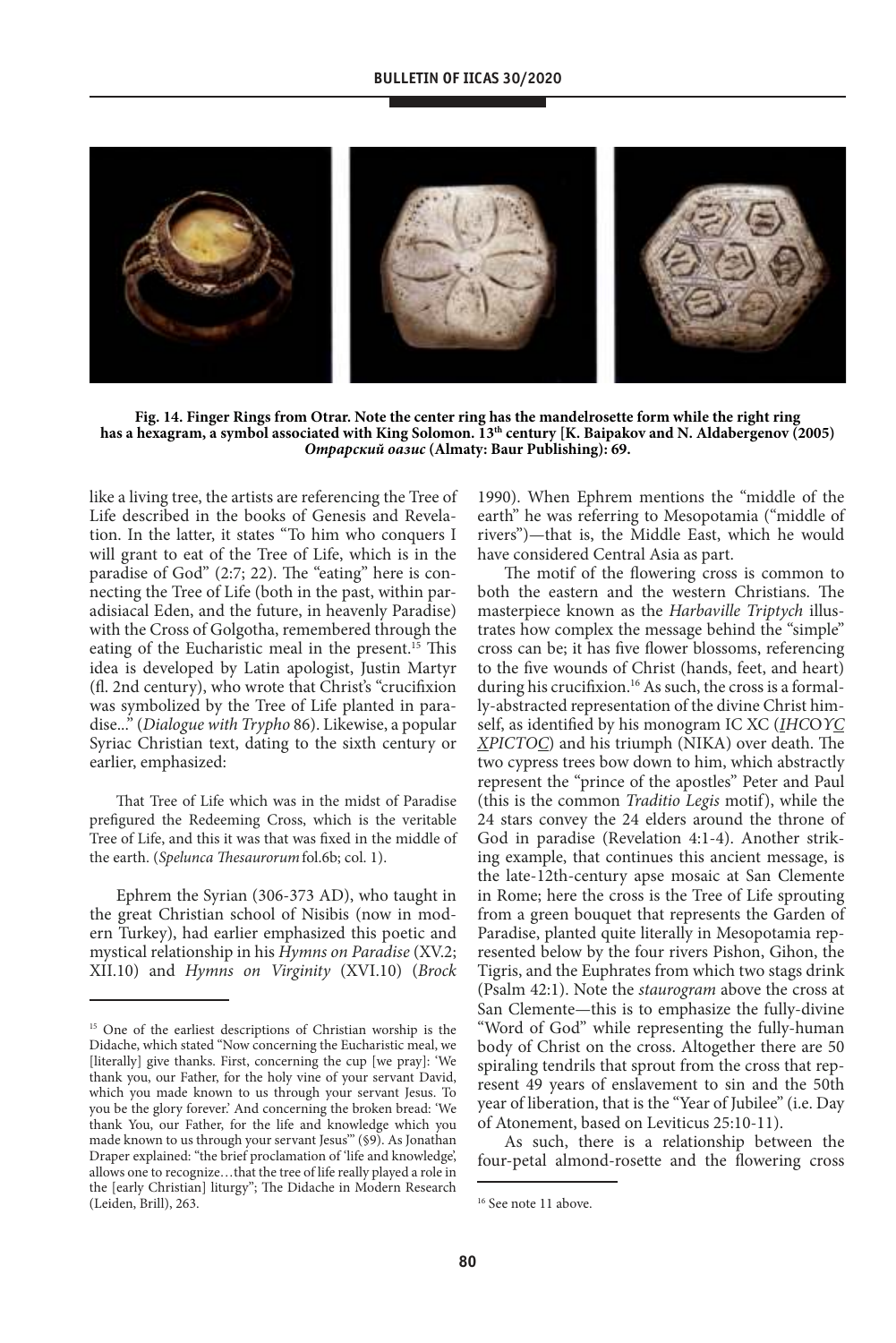![](_page_17_Picture_1.jpeg)

**Fig. 15. Capital from an early Christian basilica, dated to the 5th or 6th century, located at the tigranakert State Historical-Cultural Reserve, Armenia** 

motifs. This is due to the illusion known as the "reversible image" (or "ambiguous image"). For example, there is a capital from an Early Christian basilica, dated to the 5th or 6th century, located at the Tigranakert State Historical-Cultural Reserve (Armenia), which depicts a four-leaf flower with incisions delineating veins; however, the negatives spaces in-between the petals form a flared cross (fig. 15). So is this a cross or a flower? The best answer to this question that it was meant to be both. This type of cross is well known throughout the eastern Mediterranean region, particularly in Syria and Anatolia; its typology is classified as the "Bolnisi Cross" based on two monumental examples carved on the Bolnisi Sioni Cathedral (Georgia) which is accompanied by an inscription dated to the year 494 CE (fig. 16). The paradoxical, or ambiguous, nature of such an image emphasizes the paradoxical nature of many of Christ's parables and other New Testament doctrines: for example, Jesus is both a man and God; God is both one and three; Mary is both a virgin and a mother; and the cross itself was both an instrument of divine death and a device leading to eternal life (Baugus 2013: 238-251; Botha 2002: 34-49; Murray 2004: 158-162; den Biesen 2006).

Paradoxes in literature and illusionism in art has a deep tradition. As Pliny the Elder (23–79 CE) recounted an ancient anecdote regarding how the Greek painters Zeuxis and Parrhasius measured the skill of the artist based on how well they could "trick the eye" (trompe-l'œil) (Naturalis Historia 35.65) (Gordon

1979: 5-34. Gombrich 1956; Levine 2016: 29–42.<sup>17</sup> The three-dimensional illusions of frescos and mosaics, as well as the life-like qualities of naturalistic sculpture of the pagan Greeks and Romans, were not fully embraced by early Christians, since these artistic forms were considered deceptive. However, early Christians did embrace the illusion of the reversible image and visual double-entendre, as described by Clement of Alexandria (150 – 215 AD):

The scriptures, then, permit us using the finger-ring of gold, but this is not for ornament, but for sealing things which are worth keeping safe at home, and is part of the exercise of housekeeping…Our seals will [depict] either a dove, or a fish, or a ship scudding before the wind, or a musical lyre…or a ship's anchor…and if there be one fishing, he will remember the apostle, and the children drawn out of the water. For we are not to delineate the faces of idols… nor a sword, nor a bow [because] we are peaceful; nor drinking cups, being temperate (Paedagogus 3.59.2-60.1).

Clement's instructions served three purposes. First, the symbols he suggested were *not* rooted in paganism, but belonged to wider human society and

<sup>&</sup>lt;sup>17</sup> Well known surviving examples of Roman illusionism are Heraclitus' Unswept Floor (αστὰρωτος ὸικος) mosaic found in Pompei and the frescos of Villa Boscoreale dating to the first half of the first century.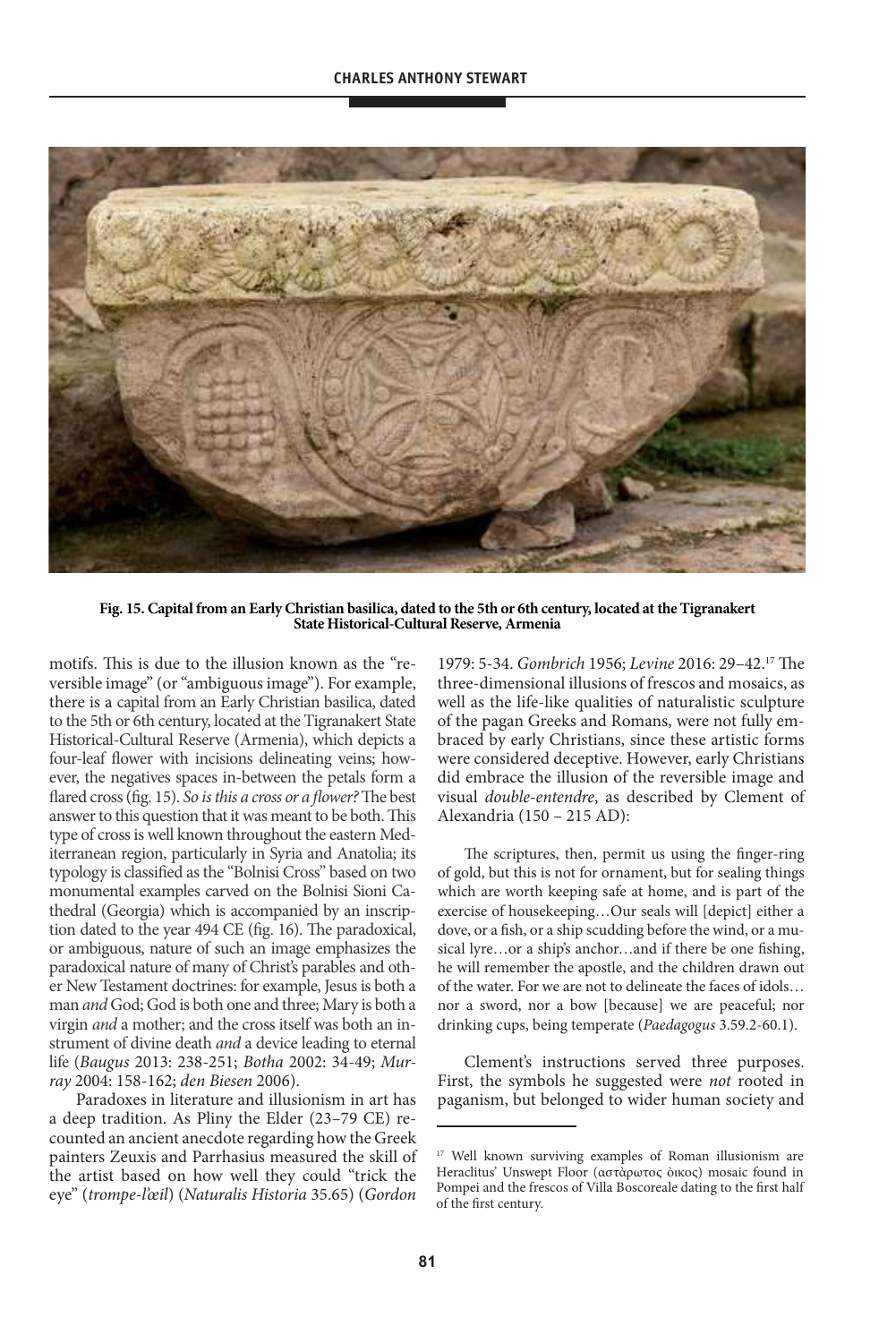![](_page_18_Figure_1.jpeg)

**Fig. 16. Inscription and cross relief from the Bolnisi sioni**  Cathedral, dated to 494 CE and is today located at the **simon Janashia Museum of Georgia, tbilisi**

![](_page_18_Picture_3.jpeg)

**Fig. 17. Finger ring inscribed in latin with the legendary names of the Three Magi of Persia (Kaspar, Melchior, and**  Baltasar). 12<sup>th</sup>-13<sup>th</sup> century. Found in Dalsland, Sweden **(now in the Historiska Museet, stockholm)**

nature. Second, these images were mnemonic devices to remind Christians of scripture and doctrines (such as Peter fishing and baptism). Third, these images were ambiguous symbols since, to the average pagan, such images were mundane and generic, however, to initiated Christians "in the know," such symbols encoded dogmas. Note that Clement was writing at a time when Christianity was illegal and, to escape arrest and persecution, Christians would avoid conspicuous displays of their faith. Later, Augustine (354 – 430 CE) would describe how the Greek word and the symbol of the *fish* (ιχθύς) formed a statement of faith: "Jesus Christ God's Son, the Savior" (Civitate Dei 18.23). The popularity of the fish symbol eventually gave way to the cross as the primary symbol of Christianity because it also a functioned as a mnemonic device fulfilling Christ's direct commandment to remember his death on the cross and his promise of eternal life through resurrection (Luke 22:19; 1 Corinthians 11:24-25).

Christian symbolism became very complex as the religion developed an entirely new worldview accompanied by another set of visual images that illustrated scriptural concepts and stories (Finney 1994: 99-145). Layers of complexity was described by Gregory Nazianzen (329–389 CE) who explained how symbols have several layers of meaning:

We are soon going to share in the Passover, and although we still do so only in a symbolic way, the symbolism already has more clarity than it possessed in former times because, under the law, the Passover was, if I may dare to say so, only a symbol of a symbol.

Likewise, I suggest that the Christian almond-rosette was a symbol of a symbol; that is, the flower symbolized the life-giving cross, which itself was a symbol of God's sacrificial love for mankind. As such, the rosette form was also paradoxical, because it functioned as both a beautiful ornament as well as a simple sign of a complex belief system. Moreover, because it is a reversible image, Christians could use it to disguise their faith during times of persecution, while openly expressing their belief. This concept is important for the Usharal-Ilibalyk Christian community who may have been experiencing mistreatment as the Chagatai khans at Almalyk began to exhibit intolerance towards the end of the thirteenth century.

Regarding Christian art there is one additional symbolic layer that the almond rosette conveyed, which is relevant regarding its use by residents of Central Asia. As described above, the ancient rosette could be interpreted as either a flower or a star, or both, depending on its context—this is the case with the earliest examples in Egypt and Persia. I propose that this is also true with its interpretation in medieval Christian art. The flowering cross motif is related to the jeweled cross (crux gemmata). In Byzantine art the jeweled cross is a celestial symbol, as displayed at the apse mosaic at Sant'Apollinare en Classe (Italy, 549 CE); nearby at the Mausoleum of Galla Placidia (450 CE), the dome mosaic conveys the idea that the cross is the brightest star of the sky, that is, the cross is like the sun.

This may be related to the vision of the bright Chi-Rho monogram, resembling an asterisk, in the sky which Constantine reported to witness on the eve of his victory at the Milvian Bridge in 312 CE (Eusebius, Vita Constantini 1.28-31); note that his later battle standard, called as the Labarum, resembled both the Roman "trophy of the cross" as well as the Persian Derafsh Kaviani. The cross and the Chi-Rho motif have been inextricably connected ever since. The eastern star motif and the flowering cross was an "Asian symbol" in a geographical sense since, as I described above, the cross was associated with the Tree of Life,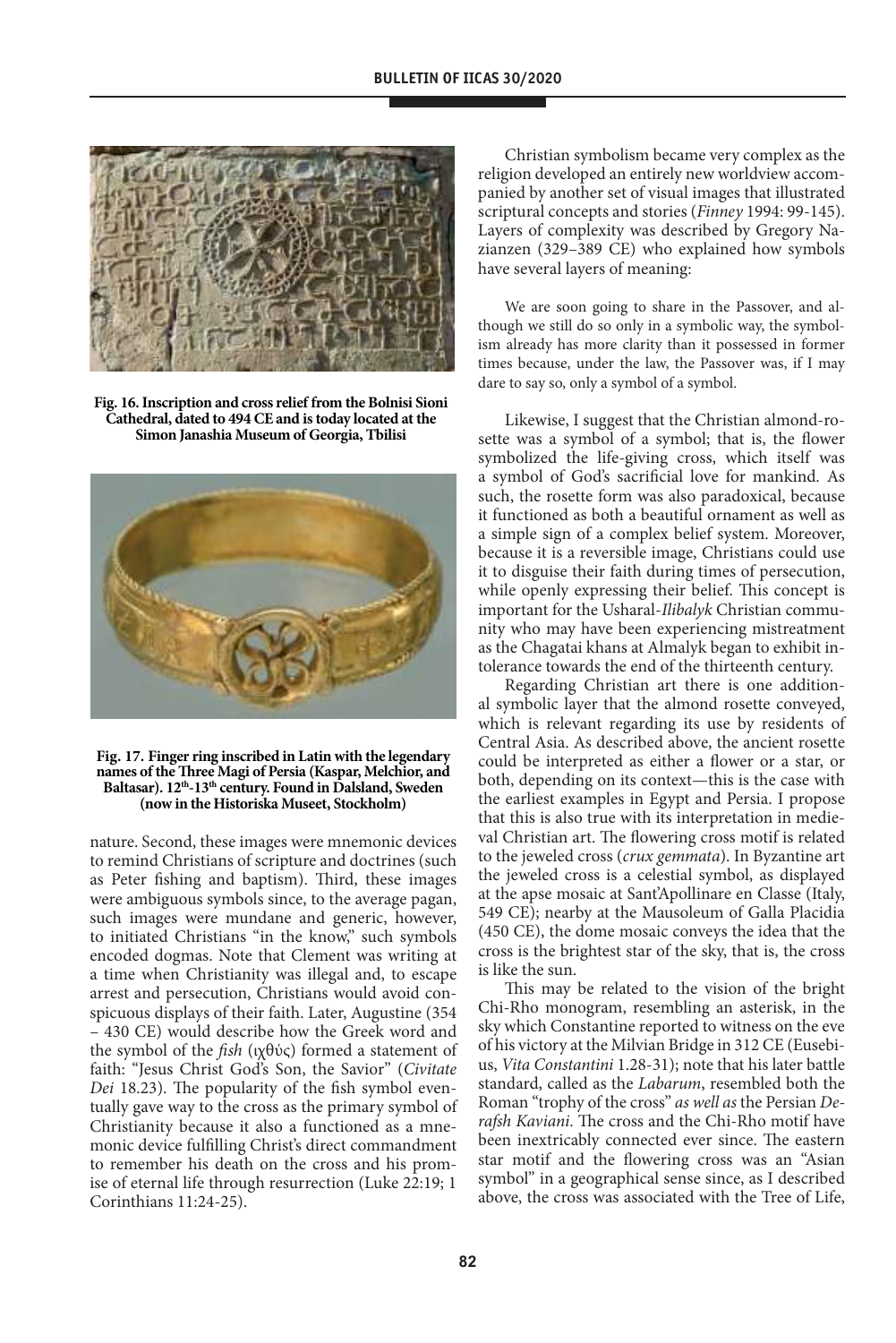which was believed to stand somewhere in Asia where the Tirgis and Euphrates Rivers converged. Likewise, the celestial cross, that is the rosette as a four-rayed star, was a phenomenon that guided the Asian magi from Persia to the Christ child in Bethlehem. This is exemplified by a medieval ring, perhaps contemporary with those discovered at Usharal-Ilibalyk, which prominently displays a four-rayed star or four-petalled rosette, with the names of the three magi from Central Asia (fig. 17).

In summary, this article had three main purposes. First, it introduced the general characteristics of the Christian cemetery uncovered at medieval city of Ilibalyk dating to the end of the 13th century. Second,

# **reFerenCes**

- Adler, C. and J. Eisenstein (1906). "Menorah," The Jewish Encyclopedia. New York: Funk & Wagnalls, vol 8. pp. 493-495.
- Aviam, M. (2013). "The Decorated Stone from the Synagogue at Migdal," Novum Testamentum 55. pp. 205- 220.
- Baipakov, K. and D. Voyakin (2014). Выдающиеся археологические памятники Казахстана (Notable Archaeological Sites in Kazakhstan) Almaty, Archaeological Expertise, LLC (in Russian).
- Baipakov, K. and P. Petrov (2015). "Locating the Town of Ilanbalyk in the Ili Valley," Bulletin of IICAS 21. pp. 80- 87.
- Baugus, B. (2013). "Paradox and Mystery in Theology," Heythrop Journal 54.2. pp. 238-251.
- Baumer, Christoph (2016). The Church of the East: An Illustrated History of Assyrian Christianity. New Edition. London: I.B. Tauris.
- Biesen, K. den (2006). Simple and Bold: Ephrem's Art of Symbolic Thought. Piscataway, NJ: Gorgias Press.
- Botha, P. (2002). "The Paradox Between Appearance and Truth in Ephrem the Syrian's Hymn De Crucifixione," Acta Patristica et Byzantina 13. pp. 34-49.
- Brancaccio, P. and K. Behrendt (2006). Gandharan Buddhism: Archaeology, Art, and Texts. Vancouver: University of British Columbia.
- Bretschneider, E. (1888). Medieval Researches from Eastern Asiatic Sources. Fragment towards the knowledge of the geography and history of Central and Western Asia from the 13th to 17th century. London: Paul Kegan Publishers, 2 vols.
- Brock, S. (1990). Saint Ephrem: Hymns on Paradise. Crestwood, NY: St Vladimir's Seminary Press.
- Charlesworth, J. (1976). The Pseudepigrapha and Modern Research. Atlanta: Scholars Press.
- Chatzidakis, M. (ed.) et al. (1989). Byzantine Art in Greece Naxos: Mosaics, Wall Paintings. Athens: Melissa.
- Creswell, K. (1958). A Short Account of Early Muslim Architecture. Harmondsworth [UK]: Penguin Books.
- Dauvilliers, J. (1956). "Les croix triomphales dans l'ancienne Église chaldéenne," Eléona (Toulouse), pp. 11-17.
- Delacour, C. (2005). "Un ensemble funéraire Öngüt du

it described and analyzed the type of jewelry that archaeologists have uncovered so far within one of the most conspicuous graves. Because the jewelry's form and decoration have parallels to other artifacts found around the Zhetysu-Semirechye region, these objects suggest a widespread fashion trend was developing during this time period. Finally, this article has proposed what the four-petal almond-rosette may have symbolized to a Christian community within the Chagatai Khanate. By providing a historical overview and primary sources, a complex message emerges; that is, the motif symbolized both death (crucifixion) and life (flower) which was fitting for a Christian burial and their hope of resurrection.

début de l'époque Yuan provenant de Mongolie intérieure," Arts asiatiques 60. pp. 85-102.

- Dickens, M. and S. Gilbert (forthcoming 2022). "The Gravestones of Ilibalyk: Epigraphic Analysis", in D. Voyakin et al. Christianity on the Silk Road: Recent Excavations at Ilibalyk (Oxford, British Archaeological Report Series).
- Duling, D. (1983). The Old Testament Pseudepigrapha, vol. 1. New York: Doubleday.
- Finney, P. C. (1994). The Invisible God: The Earliest Christians on Art. Oxford: Oxford University Press.
- Fourcher, A. (2014). L'art greco-bouddihique du Gandhara. Paris: E. Leroux.
- Fox, Sherry C. and Paraskevi Tritsaroli (2019). "Burials and Human Remains of the Eastern Mediterranean in Early Christian Context" in David K. Pettegrew, William R. Caraher, and Thomas W. Davis, eds. The Oxford Handbook of Early Christian Archaeology. New York: Oxford University Press. 105-126.
- Gerstel, S. and J. Lauffenburger (2001). A Lost Art Rediscovered. University Park, Penn State: University Press.
- Gombrich, E. (1956). Art and Illusion. Princeton, NJ: Princeton University Press.
- Goodenough, E. (1957). Jewish Symbols in the Greco-Roman Period, vol. 7. New York: Pantheon.
- Gordon, R. (1979). "The Real and The Imaginary," Art History 2.1. pp. 5-34.
- Grabar, André (1977). "Islam and Iconoclasm," Iconoclasm. Birmingham: Centre for Byzantine Studies. pp. 45-52.
- Grabar, André (1984 revised). L'iconoclasme byzantin: le dossier archéologique. Paris: Flammarion.
- Gulacsi, Z. (2009). "A Manichaean Portrait of the Buddha Jesus," Artibus Asiae 69.1. pp. 91-145.
- Hamlin, A. (1916). A History of Ornament: Ancient and Medieval. New York, Century.
- Hodder, I. (2005). Changing Materialities at Çatalhöyük. Ankara, British Institute.
- Holladay, J.S. (2001). "Yahudiyya, Tell el-," The Oxford Encyclopedia of Ancient Egypt III, ed. by D. Redford. Oxford: Oxford University Press. pp. 527–529.
- Jeni, G. (1995). "The Figurative Arts and the Khatchk'ar," The Armenians, ed. A. Novello et al. (Paris: Bookking), 227-264.
- Jones, T., L. Murray, and P. Murray (2013) The Oxford Dic-